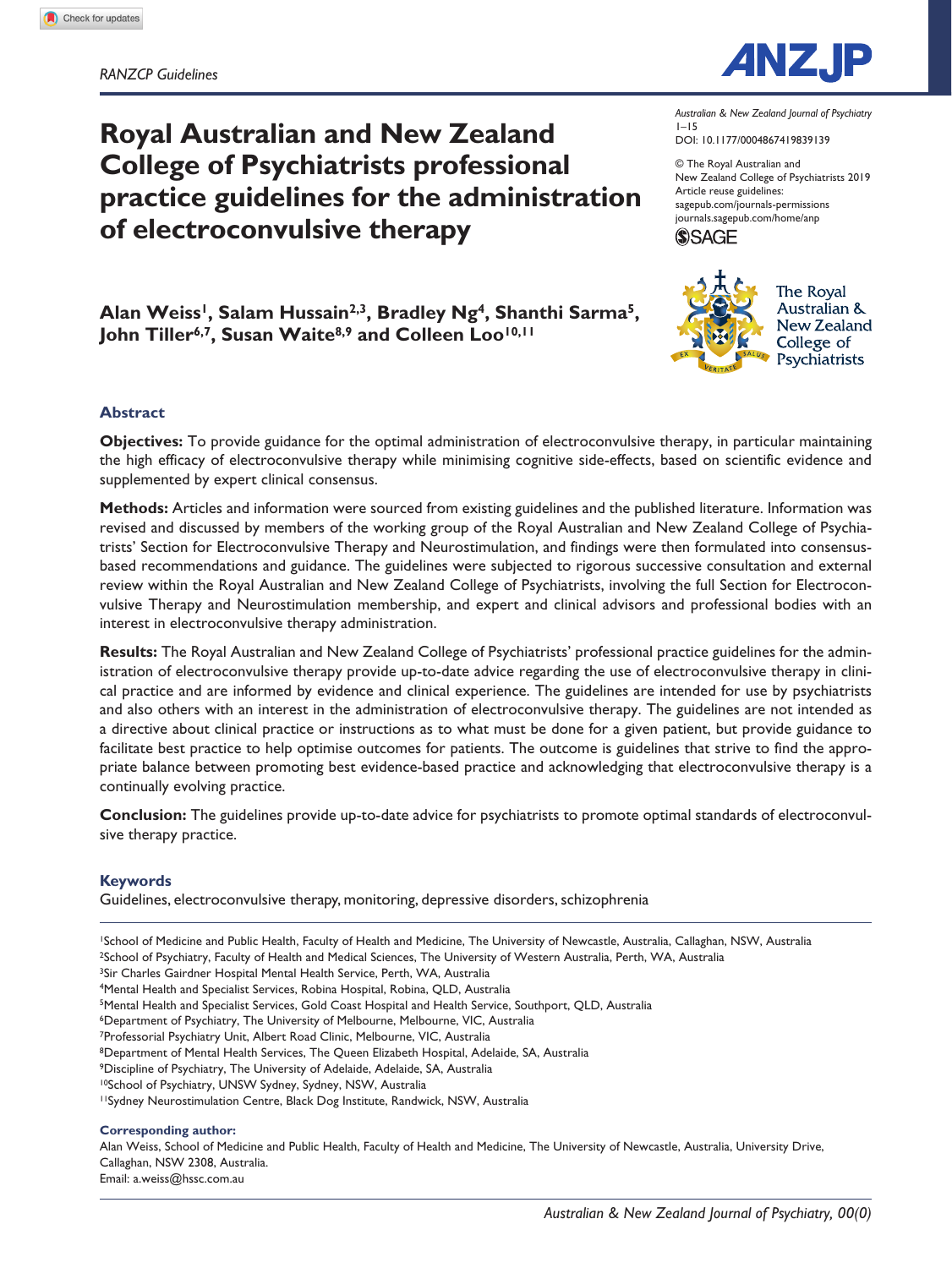## **Introduction**

#### *Overview*

The Royal Australian and New Zealand College of Psychiatrists' (RANZCP) Section of Electroconvulsive Therapy and Neurostimulation (SEN) is mindful that effective use of electroconvulsive therapy (ECT) involves the art of applying clinical knowledge and skills to the individual needs of patients. ECT practice requires specialised knowledge and expertise, and there is variation in practice, particularly in regard to electrode placement, pulse width and dosing. ECT is an appropriate and effective treatment for a number of psychiatric indications; however, variation in practice can lead to very different outcomes, including rates of cognitive side-effects and clinical outcomes (Gálvez et al., 2016; Sackeim et al., 2007). Development of specific advice in regard to ECT practice was deemed by the RANZCP to be important to promote more consistency in practice and clinical outcomes.

## *Methodology*

In scoping the development of the guidelines, the primary focus was to look at ways to minimise cognitive side-effects while maintaining the high efficacy of ECT, particularly in regard to electrode placement and pulse width. The scope of the document was subject to discussion at the SEN members' forum in August 2016, where members agreed that guidelines of this nature would be appropriate. Draft guidelines were subsequently developed by a working group appointed by the SEN Executive Committee, taking feedback from the SEN members' forum into account. Articles and information were sourced from existing guidelines, for example, the RANZCP Clinical Practice Guidelines for mood disorders and for the management of schizophrenia and related disorders. These were supplemented by reference to key studies in the literature. No formal literature search methodology was used. Literature was sourced in regard to specific issues discussed by the working group. Information was revised and discussed by the working group, and findings were then formulated into consensusbased recommendations and guidance.

Feedback on the guidelines was sought in June 2017 from all RANZCP Branch committees and the New Zealand National Committee, as well as relevant RANZCP committees: the Committee for Evidence-Based Practice, the Faculty of Child and Adolescent Psychiatry, Faculty of Old Age Psychiatry, and the Section of Perinatal and Infant Psychiatry. As these committees represent specialised patient groups relevant to the guidelines, their expert recommendations were taken into account. As development of the guidelines progressed, feedback dictated that more comprehensive guidelines covering broader aspects of ECT delivery would be helpful, rather than focusing on minimising adverse cognitive side-effects. Accordingly, the guidelines were revised to provide an overall review of legislation, patient selection, consent, education and training, research and governance, as well as the clinical aspects relevant to ECT administration including electrode placement, pulse width, dosing, medication use, maintenance and continuation ECT, and anaesthesia. However, the overall focus and purpose remained on encouraging practice that minimises adverse effects, including the lowest cognitive impairment, while retaining efficacy. Throughout this process, the draft guidelines were regularly reviewed by the SEN Executive Committee at its bi-monthly meeting.

A final draft version of the guidelines was sent to over 400 members of the SEN in September 2017. This was to ensure in advance of publication the potential usefulness of the guidelines to practice. It was well received by the nine members who responded, and their comprehensive feedback was incorporated into the guidelines. A list of contributors who provided feedback on the guidelines at any stage is listed in Supplemental Appendix 1. The guidelines were further reviewed by the Australian and New Zealand College of Anaesthetists in December 2017, and principles for anaesthetic management were included as a result. The guidelines were approved, in line with RANZCP processes, by the Practice, Policy and Partnerships Committee, the Corporate Governance and Risk Committee, and finally by the RANZCP Board in April 2018.

# **RANZCP professional practice guidelines for the administration of ECT**

#### *Purpose*

These professional practice guidelines (PPG) developed by the RANZCP provide guidance on professional practice issues that psychiatrists should consider when administering ECT. The guidelines are not intended as a directive about clinical practice, or instructions as to what must be done for a given patient, but provide guidance to facilitate best practice to help optimise outcomes for patients. It is not a full and complete review of ECT procedure.

One of the main concerns about ECT is the potential for cognitive adverse effects. A fundamental premise of ECT administration should be to maximise benefit but to minimise adverse effects. ECT techniques aimed at recovery that promote the lowest cognitive impairment while retaining efficacy are recommended in these guidelines.

In reading these guidelines, it is important to recognise that the circumstances of each individual differ greatly, and consequently, each patient should be considered separately at their time of presentation and over the course of treatment to ensure that the most appropriate treatment is given to meet each patient's individual needs. The term patient is used through these guidelines for clarity and consistency although it is recognised that individuals may prefer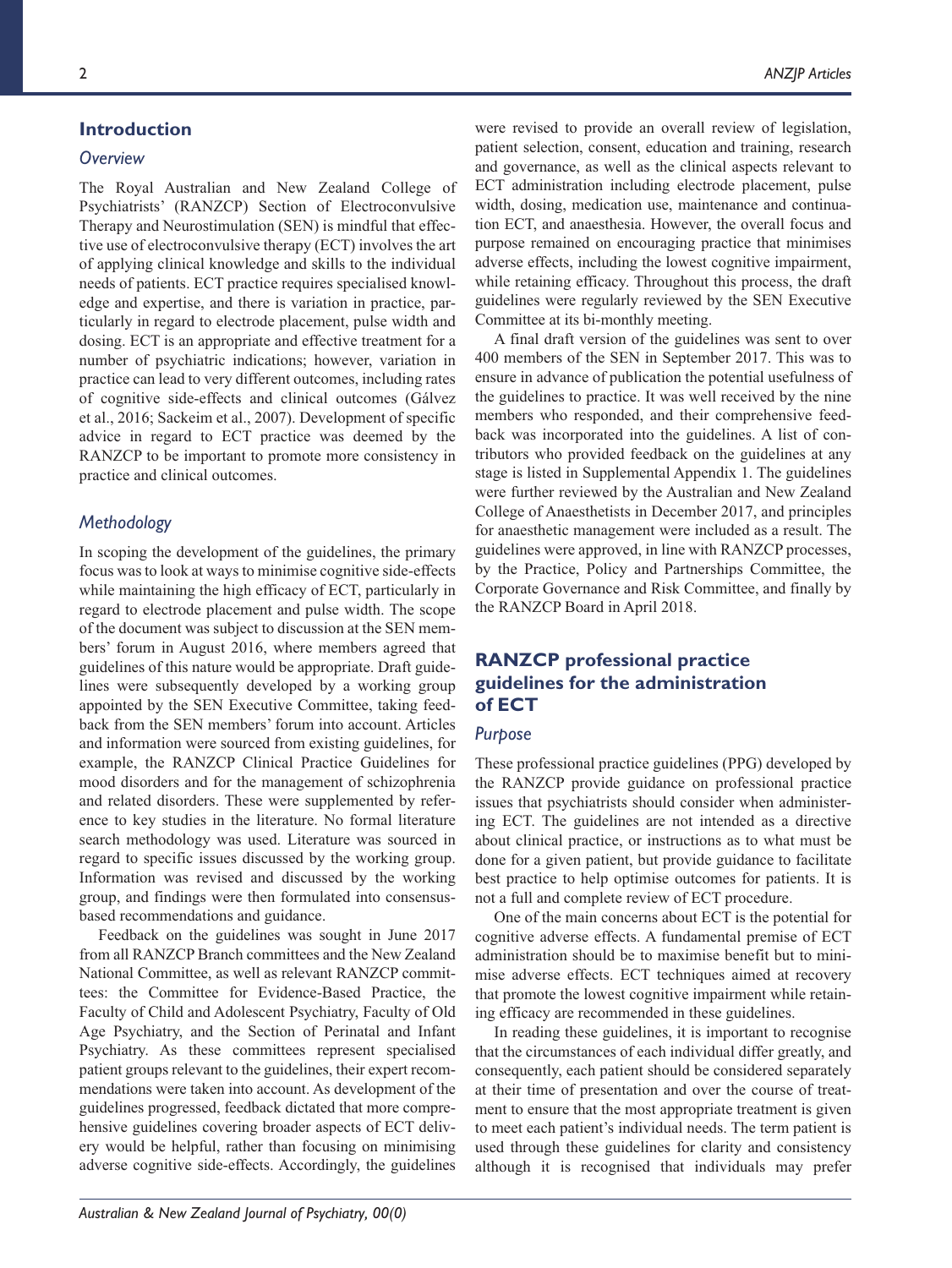alternative terms, for example, person, consumer, client or service user.

#### *What is ECT?*

ECT is a therapeutic medical procedure for the treatment of severe psychiatric disorders. Its primary purpose is to rapidly relieve psychiatric symptoms. ECT involves the delivery of a small electrical current to the brain sufficient to induce a seizure for therapeutic purposes while the patient is under anaesthetic.

## *When can ECT be used?*

ECT must be performed within legislative requirements as defined in Australian state and territory and New Zealand Mental Health Acts. It is advised that psychiatrists read and familiarise themselves with the relevant requirements for ECT within the jurisdiction in which they practice. The RANZCP has prepared a comparison table of regulation of ECT in Australian and New Zealand Mental Health Acts (RANZCP, 2017a). Further local guidelines are also available, including Chief Psychiatrist's guidelines.

ECT should only be administered for an illness where there is adequate evidence of effectiveness and an appropriate clinical indication. It should be considered as a therapeutic option alongside other treatments after detailed psychiatric assessment. Indications for ECT include the treatment of the following:

- Depressive disorders including major depression and major depression with psychotic features, major depression with melancholic features and major depression with peripartum onset.
- Other psychiatric disorders such as bipolar disorder (manic, mixed and depressed phases), acute and chronic treatment-resistant schizophrenia, schizoaffective disorder, catatonia, acute psychosis, puerperal psychosis and neuroleptic malignant syndrome.

ECT may also have a role in the treatment of severe and repetitive self-injurious behaviours in autism (Ghaziuddin and Walter, 2013), and for the treatment of agitation and aggression in patients with dementia (Glass et al., 2017; Isserles et al., 2017; Manjola, 2015), though should only occur in these circumstances and for other emerging indications in consultation with a psychiatrist with expertise in the use of ECT for such indications. There is also potential application of ECT in the treatment of severe Parkinsonism not responsive to medication with the on–off phenomenon and the occasional use of ECT for intractable temporal lobe epilepsy (Surya et al., 2015).

ECT should be considered for depressed patients who have not responded to adequate trials of medication and psychotherapy. ECT should also be considered when rapid clinical improvement is required. It is potentially a firstline treatment in severe depression when there is inadequate oral intake, a high suicide risk or high levels of patient distress, and also for patients with psychotic depression, acute psychosis, catatonia, delirious mania or previous positive response to ECT (Malhi et al., 2015). ECT is also used as a prophylactic treatment in major depressive disorder, bipolar disorder and schizophrenia through maintenance ECT.

A summary of available evidence of efficacy for ECT and its recommended use is provided in the RANZCP Clinical Practice Guidelines for mood disorders (Malhi et al., 2015) and the RANZCP Clinical Practice Guidelines for the management of schizophrenia and other related disorders (Galletly et al., 2016).

#### *Patient selection*

The screening and selection of appropriate patients is essential and should be conducted by a psychiatrist. All psychiatrists should have an understanding of when ECT is clinically indicated and be aware of potential contraindications to treatment. When psychiatrists do not have detailed knowledge of the range of ECT modalities available (including their potential benefits and adverse effects), it is strongly recommended that the psychiatrist seek advice from a psychiatrist with current and appropriate ECT experience to determine the optimal treatment for a given patient. Individual patient factors may include the diagnosis, the urgency with which response is required, and the patient's potential vulnerability to cognitive and physical adverse effects.

There appear to be no differences in the effectiveness and safety of ECT in adolescents, compared to adults (Lima et al., 2013; Walter and Rey, 2003). Ongoing research in the use of ECT in children and adolescents identifies it as a treatment option when clinically appropriate (Ghaziuddin and Walter, 2013). It is exceptionally rare for ECT to be used in pre-adolescent children, yet it should be available for such patients if clinically indicated. In all cases in which ECT is considered for a child or adolescent, a second opinion of a child and adolescent psychiatrist should be obtained, in consultation with a psychiatrist experienced in ECT.

In patients where the medical risk of ECT is increased, which includes those with other severe medical conditions, a second opinion should be obtained from a psychiatrist experienced in ECT practice, as well as from the anaesthetist and other relevant specialists. There should be a specific plan documented by the psychiatrist to address the management of medical comorbidity during ECT, which may include appropriate specialist medical support. All patients receiving ECT should be closely monitored to detect the development of any adverse physical or cognitive effects.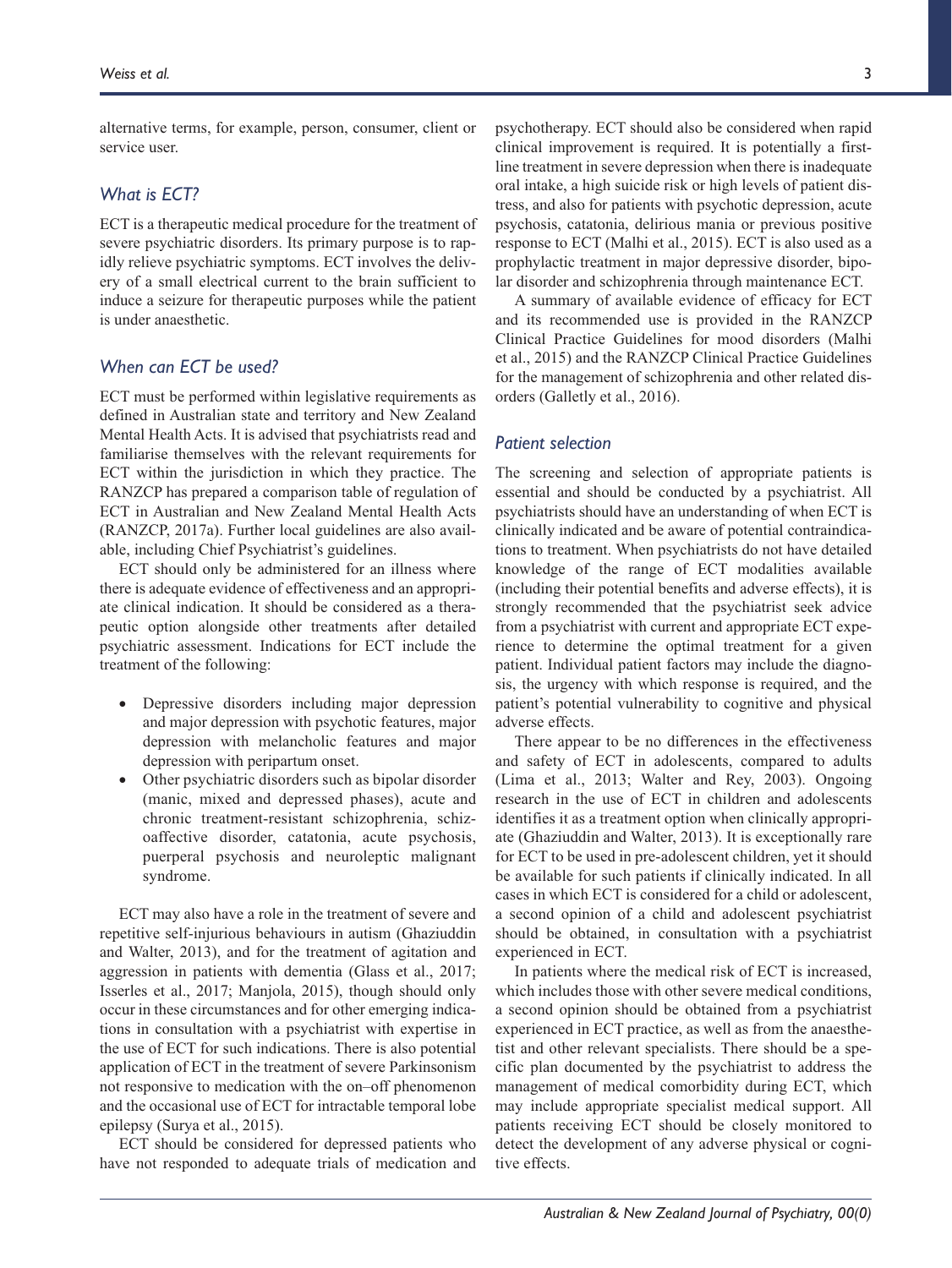Several systematic reviews have reported on the safety of ECT for the treatment of severe mental illness during pregnancy (Anderson and Reti, 2009; Leiknes et al., 2015; Miller, 1994; Sinha et al., 2017). Although the data are limited, it seems that ECT is an effective treatment during pregnancy and that the risks to mother and foetus are relatively low. These risks should be carefully weighed against those of other treatments, or no treatment. Principles to guide ECT during pregnancy developed jointly by anaesthetics, obstetrics and psychiatry are available to clinicians (Austin and Highet, 2017; Lakshmana et al., 2014). In pregnancy, screening and selection of appropriate patients is essential and should be conducted by a psychiatrist experienced in ECT, in consultation with both a psychiatrist with appropriate training and expertise in perinatal psychiatry and an obstetrician. Depending on the trimester of pregnancy, adjustments may be required to anaesthetic management to improve safety including left lateral or pelvic wedge tilt, adequate pre-oxygenation, avoidance of hyperventilation, premedication with an antacid or H2 blocker and intubation. Close monitoring of mother and foetus is essential before, during and after ECT including consideration of foetal heart rate monitoring with Doppler or cardiotocography (CTG). ECT after 20weeks gestation should only be administered in hospitals where obstetric support is available.

Older age is associated with an increased rate of response (particularly for depression) (Brus et al., 2017) and improvement in quality of life (McCall et al., 2017) following treatment with ECT. It is a safe and well tolerated treatment in late-life depression. The cognitive side-effect profile for ECT in older people is comparable to mixed age populations, and baseline cognitive impairment should not preclude a patient from having ECT (Geduldig and Kellner, 2016). Older people are likely to have more medical comorbidities and are at possible increased risk of delirium during a course of ECT. Health issues such as frailty, ischaemic heart disease (IHD), hypertension, stroke, hyperkalaemia and anticoagulant use should be considered and managed, and appropriate specialist consultation, if required, should be sought. Older people are likely to have more medical comorbidities and are at possible increased risk of delirium due to their age. Routine medical assessments should be undertaken prior to administering ECT, as well as close ongoing monitoring during the treatment course.

## *Consent*

Valid consent is essential for patients considering ECT and should be sought in line with principle 5 of the RANZCP Code of Ethics. The RANZCP (2017b) has also developed a table on special provisions governing informed consent for ECT.

In line with the principles of supported decision-making, enough information should be provided for patients to make an informed decision, including information about indications, alternative treatment options and the implications of not having the treatment. Details should also be provided about the treatment methodology and process, any side-effects or possible adverse events, including the risk of transient anterograde and retrograde cognitive impairment and, less commonly, irreversible retrograde memory loss particularly if bitemporal (BT) techniques are utilised (Sackeim et al., 2007). Patients should be informed about what to expect before, during and after the administration of the treatment. It is recommended that families and carers be involved in this process where possible, taking into account advanced directives, and ensuring patients are made aware that they can access another psychiatric opinion. Adequate time should be made available for patients and their families and carers to discuss any concerns with no coercion. Patients should be reminded of their right to withdraw consent and any time during the course of ECT. Information regarding consent, including withdrawal of consent, must be documented in the patient's medical record.

When seeking consent for ECT, psychiatrists should routinely consider whether a patient has capacity to consent to ECT as part of the consent process. For patients who are unable to consent to ECT and/or involuntary patients, psychiatrists must comply with local and national legislation in relation to ECT.

## *ECT administration*

There are an increasing number of evidence-based ECT techniques with considerable variation in potential outcomes and adverse effects. Further details about the relative benefits and risks of the various techniques, particularly in relation to cognitive impairment and efficacy, are discussed below. There is a range of valid treatment approaches, and no single 'protocol' for administering ECT. The treatment approach needs to be individualised to the patient, their disorder and response to ECT. The choice of ECT technique will be dependent on the balance of effectiveness, need for speed of recovery and relevance of possible cognitive adverse effects.

The critical consideration is the combination of dosing, electrode placement, pulse width, session frequency, concomitant medication and anaesthetic approach. The treatment approach should be selected based on the needs of the individual patient and characteristics of the illness episode. ECT practice is constantly evolving in response to advances in technique and administration, with clinicians striving to optimise therapeutic effects and minimise undesired sideeffects. Techniques that are cognitive sparing, yet with adequate efficacy for that patient, should initially be considered. The evidence-base is fundamentally important; however, clinician experience is also relevant in guiding treatment decisions.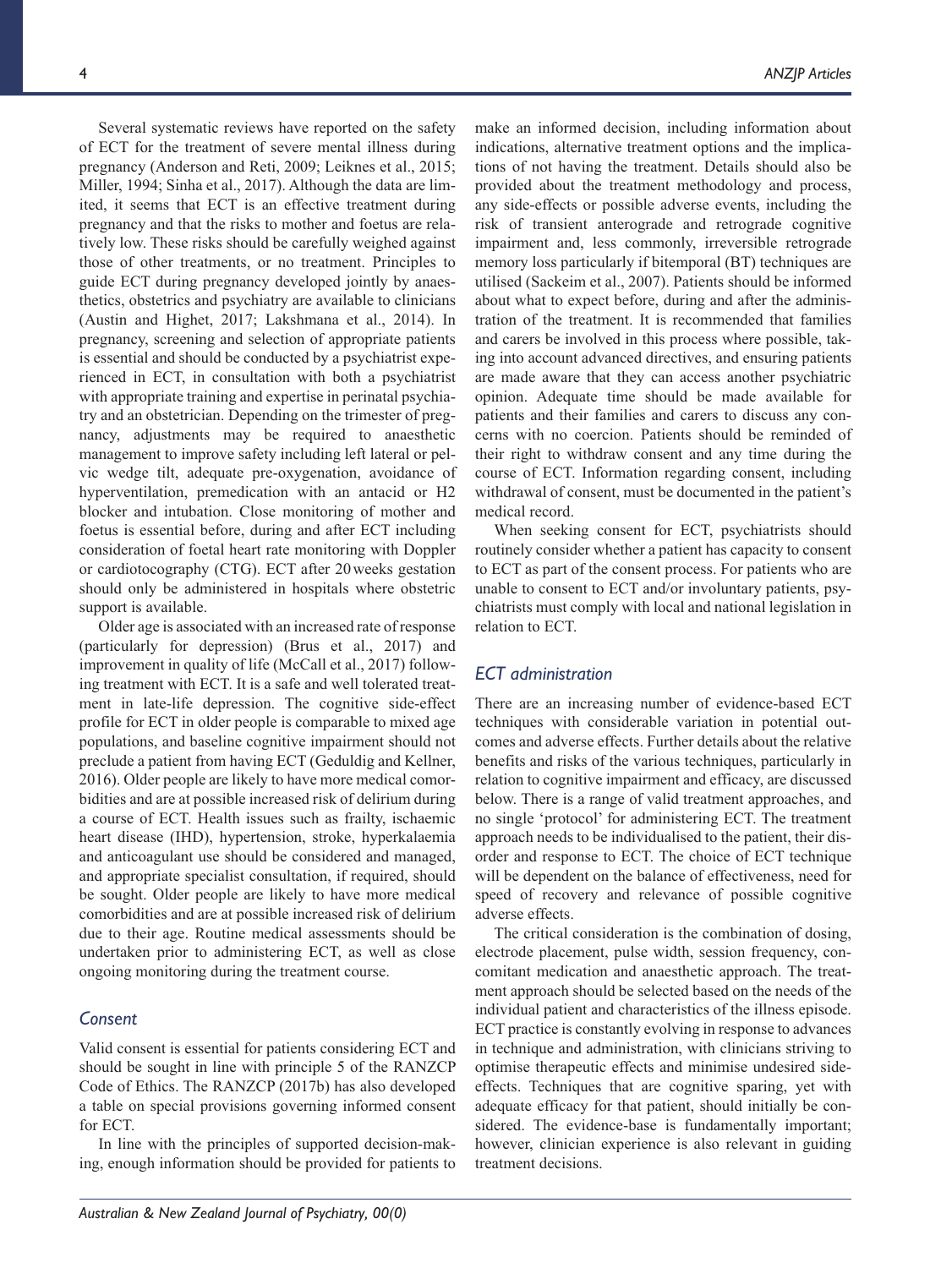The choice of electrode placement and dose of ECT needs to be determined for the individual patient, balancing efficacy against side-effects. The electrode placements commonly in use are right unilateral (RUL), bitemporal (BT), and bifrontal (BF). There are also reports of the use of left anterior right temporal (LART). The relative efficacy of each is dependent on dose relative to the individual's seizure threshold.

Psychiatrists who administer ECT have specialised knowledge and training in ECT, and a psychiatrist prescribing ECT may have only a general knowledge of new techniques. In those circumstances, it is strongly recommended the psychiatrist prescribing ECT seek advice from a psychiatrist who administers ECT to determine the optimal treatment for a given patient.

*ECT threshold.* Seizure threshold refers to the lowest electrical dose which elicits seizure activity, as seen on the electroencephalogram (i.e. slow wave activity), and/or visible motor movement. Stimulation at this level or just above  $(1.5\times$  threshold) has been shown to be effective in bilateral electrode placements (BT, BF) and likely also applies to LART. Overall, studies have suggested that stimulation at seizure threshold has relatively low efficacy for unilateral ECT and that supra-threshold dosing, five to six times seizure threshold, is required to achieve efficacy over the course of RUL ECT treatment.

Three different methods are commonly used to estimate or determine seizure threshold: empirical dose titration, age and half-age methods. It is recommended that the stimulus is determined on an individualised basis using the dose titration method as age-based methods are less precise in determining an individual's seizure threshold.

*ECT electrode placement and pulse width.* Generally, BT and unilateral ECT are effective when dosed adequately (Semkovska et al., 2016), but cognitive side-effects are greater with BT placement and with higher stimulus doses (Carney et al., 2003; Kolshus et al., 2017; Malhi et al., 2015). Doses up to six times threshold can maximise the efficacy of unilateral ECT, while for bilateral ECT, doses at 1.5 times seizure threshold are usually sufficient.

It is important to note that ECT can cause retrograde amnesia (including for autobiographical memories) that can be persistent (Sackeim et al., 2007). The severity and risk of this occurring and persisting depend on the ECT treatment approach (electrode placement, pulse width and dosing level), number of treatments and patient risk factors, but cannot always be predicted beforehand. Generally, BT ECT carries the highest risk of retrograde amnesia and is not used as the initial form of ECT treatment given, unless there are specific reasons to do so, for example, the patient has not responded to other forms of ECT in the past, or an urgent, rapid treatment response is needed. The psychiatrist should carefully consider the different forms of ECT available,

including combinations of electrode placement and pulse width, and prescribe the treatment approach most suited to the clinical condition of the individual patient. For all patients having ECT, it is essential that close monitoring is conducted throughout the ECT treatment course to detect the development of cognitive side-effects early (see sections below for further information on cognitive monitoring).

The use of BF ECT is increasing internationally, and is argued to have good therapeutic potential and a desirable side-effect profile compared to BT ECT (Dawkins, 2012; Dunne and McLoughlin, 2012). It has also been shown that BF ECT has less impact on the cardiac rhythm (during the stimulus) than other forms of ECT (Stewart et al., 2011), Therefore, BF ECT should be considered when treating patients at risk of ECT-induced arrhythmias.

It is of note that the following practice guidance to maximise ECT efficacy while minimising cognitive impairment was based upon a consensus reached by a group of Australian ECT experts, organised by the Royal Australian and New Zealand College of Psychiatrists, due to the lack of available evidence in this area.

Traditionally, ECT has been given with a 'brief' pulse width, defined as pulses of 0.5–2.0ms in duration. The introduction of an ultrabrief pulse width (0.25–0.3ms) for RUL ECT has made possible effective treatment with markedly fewer cognitive side-effects (Loo et al., 2008, 2015; Mayur et al., 2013; Sackeim et al., 2008; Spaans et al., 2013; Tor et al., 2015; Verwijk et al., 2012), though efficacy may be slightly reduced compared to brief-pulse RUL ECT (Brus et al., 2017; Tor et al., 2015), including a slower rate of response (Galletly et al., 2014; Loo et al., 2013). The published evidence in relation to use of an ultrabrief pulse width with bilateral forms of ECT is very limited, with the available data suggesting that efficacy is lower than with brief-pulse bilateral ECT (Sackeim et al., 2008; Sienaert et al., 2009, 2010). Psychiatrists considering the use of ultrabrief bilateral ECT should be aware of the limited evidence-base and relatively low efficacy of this form of ECT.

The use of a 0.5-ms pulse width (i.e. lower end of the 'brief' pulse range) for ECT is increasingly recognised in clinical practice in Australia and overseas. Discussion with overseas experts reveals that centres in United Kingdom and Europe are increasingly giving BT ECT with a 0.5-ms pulse width. Most randomised controlled trials (RCT) comparing different forms of ECT have used a 1.0-ms pulse width for brief-pulse ECT. Thus, there is limited randomised evidence for outcomes with 0.5-ms pulse ECT, though there are some recent studies (Bjølseth et al., 2015; Dybedal et al., 2016). The effects of varying the pulse width, derived from computational modelling, suggest that the clinical effects (efficacy and cognition) of 0.5-ms pulse ECT will be intermediate between that of 1.0-ms pulse ECT and ultrabrief (0.3ms) pulse ECT (Bai et al., 2012a, 2012b). A recent large data set from real-world clinical practice found that lowering the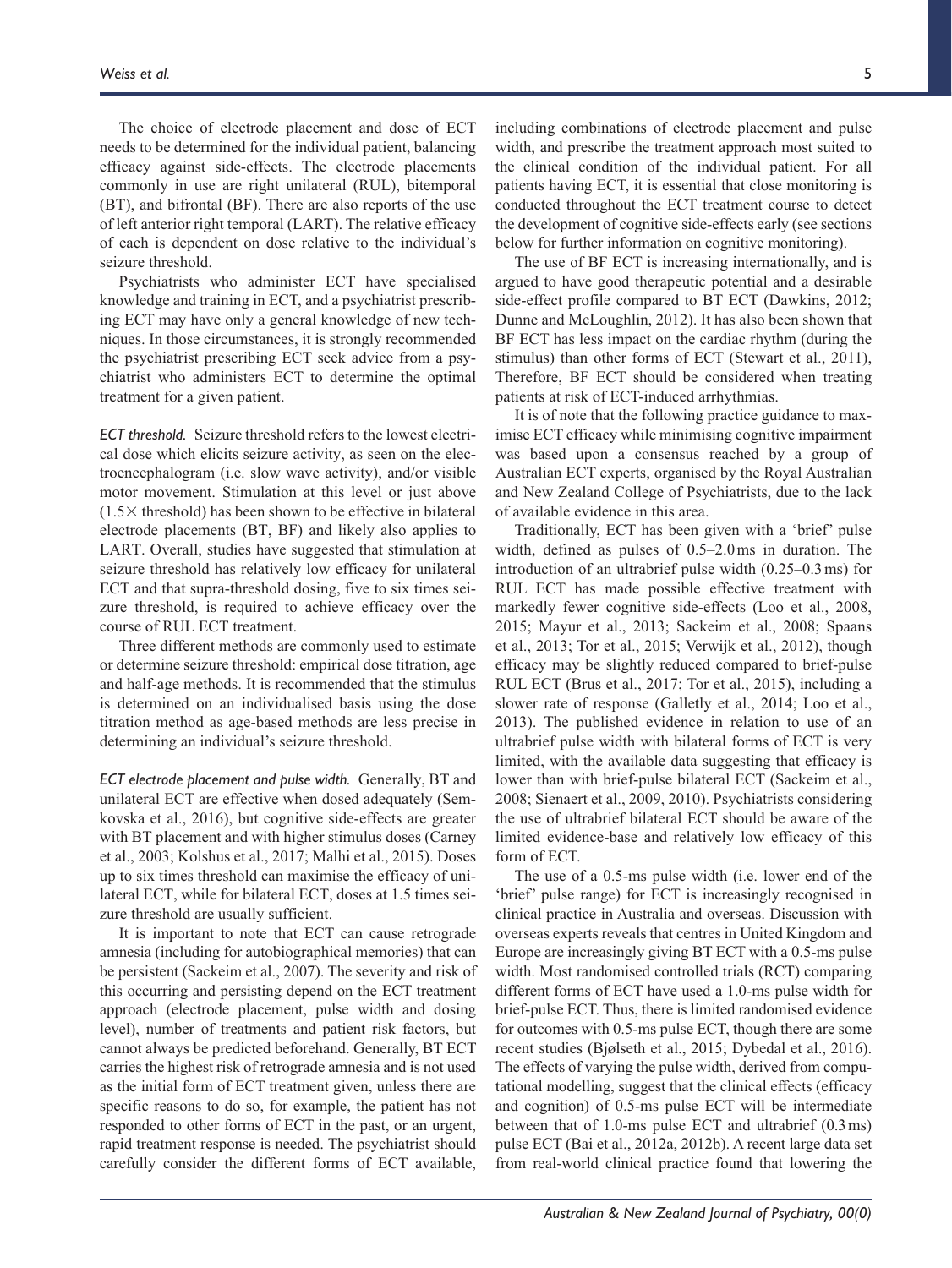| Electrode placement            | Recommended parameters for pulse width and threshold                                       |                                                          |
|--------------------------------|--------------------------------------------------------------------------------------------|----------------------------------------------------------|
| For right unilateral (RUL) ECT | Ultrabrief pulse width (0.3 ms) at $6\times$ threshold                                     | 1.0-ms pulse width at $5-6\times$ threshold <sup>a</sup> |
|                                | 0.5-ms pulse width at $5-6\times$ threshold is recommended, noting lower level of evidence |                                                          |
| For bifrontal (BF) ECT         | 1.0-ms pulse width at $1.5\times$ threshold                                                | 0.5-ms pulse width at $1.5-2.5\times$ threshold          |
| For bitemporal (BT) ECT        | 1.0-ms pulse width at 1.5 X threshold                                                      | 0.5-ms pulse width at $1.5-2.5\times$ threshold          |

**Table 1.** Considerations for ECT electrode placements, pulse width and threshold.

ECT: electroconvulsive therapy.

 $^{\rm a}$ Lower dose levels (3 $\times$  threshold) have been shown to have lower, though still clinically meaningful efficacy.

pulse width is associated with a reduction in efficacy (Brus et al., 2017). This should be taken into account when determining the dose relative to seizure threshold when a 0.5-ms pulse width is used for ECT. Generally, higher doses (relative to seizure threshold) need to be given when reducing the pulse width, to achieve similar efficacy (Loo et al., 2015). Thus, for RUL ECT given with a 0.5-ms pulse width, a dose of at least 5× seizure threshold is recommended. For BT and BF ECT with 0.5-ms pulse width, dosing at  $1.5\times$ seizure threshold is likely to be less efficacious than BT and BF ECT given with a 1.0-ms pulse width at  $1.5\times$  seizure threshold, based on the observation that higher dose levels (relative to seizure threshold) may be required to achieve equivalent efficacy when the pulse width is reduced (Loo et al., 2015). Efficacy could be increased by dosing at  $2-2.5\times$  seizure threshold for BT and BF ECT given with a 0.5-ms pulse width.

As a general recommendation to balance efficacy against side-effects, psychiatrists should consider using one of the options outlined in Table 1. The below recommendations are based on evidence from clinical trials, extrapolation from other sources of information (e.g. published findings from large clinical data sets and computational modelling) and expert consensus.

Choice of ECT treatment approach should be determined by balancing the need for speed of response, the urgency of the clinical situation, the patient's previous response and concern regarding potential cognitive sideeffects. The use of combinations of electrode placement, pulse width and dosing other than those above should be very carefully considered before proceeding.

If treatment is commenced unilaterally, consider switching from brief-pulse unilateral to brief-pulse BF or BT ECT if there is no improvement after four to six treatments. Re-titration is recommended as seizure threshold will be different when a different form of ECT is used. Prior to making this decision, it is important to carefully assess whether other factors such as anaesthetic technique or concurrent medication may be compromising the efficacy of the ECT. As individual patients improve at different rates, the clinician should be aware that for some patients, switching after four treatments may be premature as discernible

improvement may not occur before treatment number six. Consider switching from ultrabrief RUL to brief-pulse RUL, BF or BT ECT if there is no improvement after six to eight treatments. The decision to switch earlier should be influenced by the need or otherwise for a rapid response.

Patients and their families should be encouraged to have an active role in deciding the type of ECT, with psychiatrists explaining that there are multiple factors affecting ECT effectiveness and side-effects. For example, while ultrabrief RUL ECT causes fewer cognitive effects than brief-pulse RUL ECT, these treatments also generally require more treatments over a longer period, for example, 9.6 compared to 8.7 in a systematic review (Tor et al., 2015). Furthermore, in 25–50% of patients, this treatment may not lead to significant clinical improvement and there may need to be a need to switch to an alternative form of ECT (Galletly et al., 2014; Loo et al., 2008).

The prescription of ECT for the treatment of schizophrenia may be considered in combination with antipsychotic medication when a rapid clinical response is an urgent priority, and the addition of ECT may augment outcomes for people with treatment-resistant schizophrenia who have an inadequate response to antipsychotic medication alone (Galletly et al., 2016). ECT can be effective in conjunction with antipsychotic medication for acute positive symptoms. Co-morbid depression with schizophrenia can at times present like 'residual schizophrenia' and the depression may also respond to ECT. There is no evidence that negative symptoms of schizophrenia respond to ECT. The adverse cognitive effects of ECT in people with schizophrenia appear to be consistent with those observed in the treatment of depression (Galletly et al., 2016). A limited analysis of data from studies comparing BT and unilateral ECT (Tharyan and Adams, 2005) found no clear advantage for either electrode placement.

It is unclear if there is an optimal ECT electrode placement for the treatment of schizophrenia. At least one published study suggests that BF ECT may be as effective or more effective than BT ECT in people with schizophrenia, with the added benefit of causing less cognitive impairment (Phutane et al., 2013) although this finding is yet to be replicated.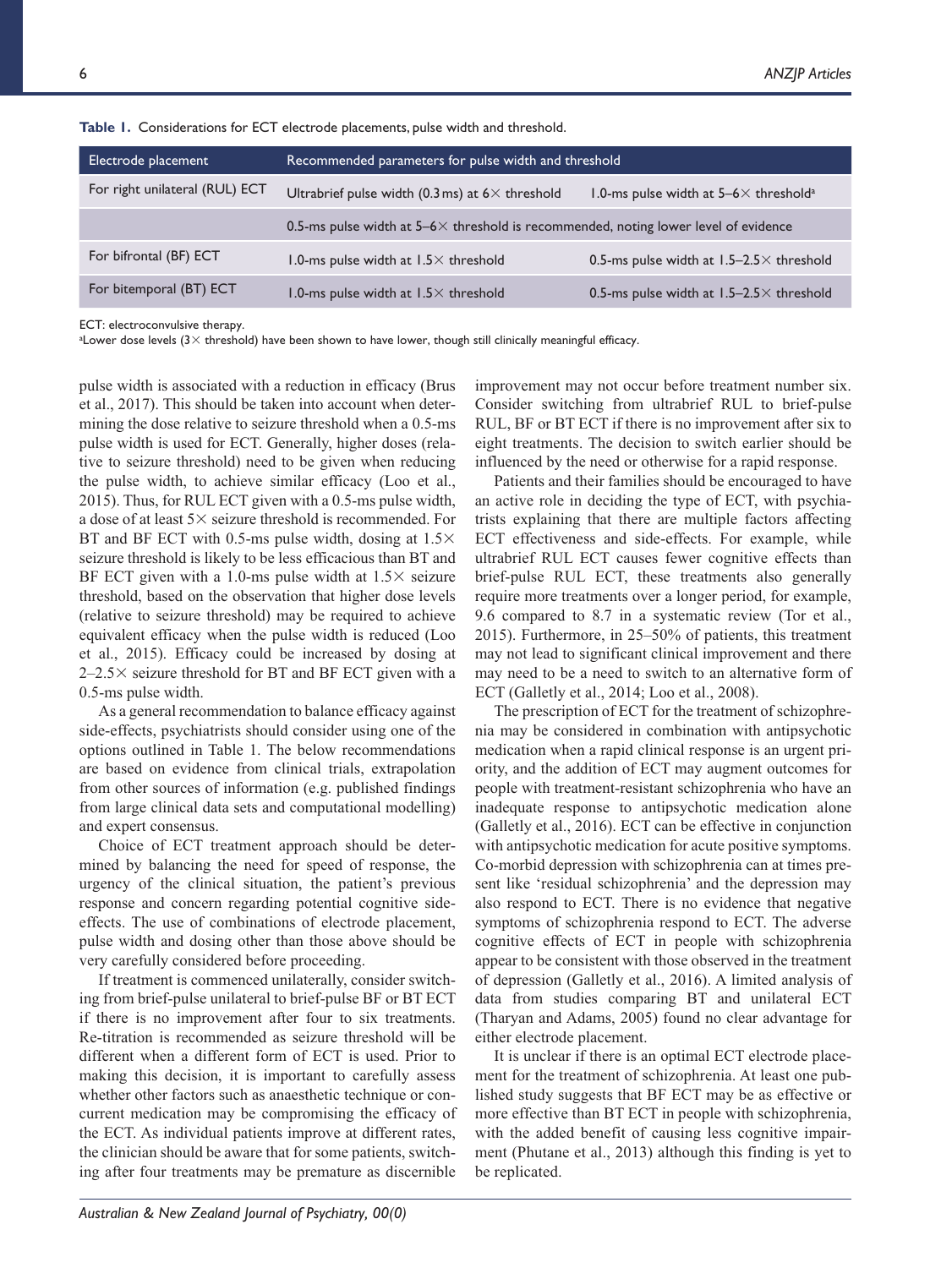Ultrabrief ECT is likely to have significant advantages in reducing cognitive side-effects, although the evidence of efficacy in schizophrenia is limited.

*Anaesthetic management.* Anaesthetic management, undertaken by an anaesthetist, is an important aspect of ECT administration that, if provided optimally, can improve ECT outcomes. There should always be an anaesthetic review prior to treatment, with specific consideration given to patients perceived to be at increased medical risk from ECT. It is noted that the circumstances of each individual patient will differ greatly and hence decisions regarding appropriate anaesthetic techniques should be decided through consultation between the anaesthetist and the psychiatrist for each individual patient (Bryson et al., 2017). Overarching principles for anaesthesia for ECT include the following:

- Ensuring seizure threshold is not excessively elevated by drugs or doses used.
- Optimising ventilatory management.
- Minimising cognitive impact in terms of drugs and techniques used.
- Using drugs and techniques to minimise other risks such as respiratory depression.
- Recognising the particular risks of ECT such as cardiac arrhythmias.
- Monitoring appropriate physiological parameters during the procedure.

Acknowledging that there is a need for individualised anaesthetic management, there are further specific issues, outlined below, that may aid discussion between psychiatrists and anaesthetists when considering the types and doses of anaesthetic and other agents that may help in delivering anaesthesia in line with the above principles.

General anaesthetic induction should be used – typically used agents are propofol, thiopentone methohexital, etomidate and ketamine. The most commonly used agents, propofol and thiopentone, are potent anticonvulsants so the lowest effective anaesthetic dose should be used.

The addition of remifentanil or other short acting opiates enables the reduction in dose of the induction agent and thus potentially lowers seizure threshold. These drugs do not directly reduce seizure threshold or enhance the clinical outcome, but they do reduce the anticonvulsive effect of anaesthetics as less of the dose can be administered preventing the need to increase the stimulus dose, which may lead to a better cognitive outcome. This strategy transforms an anaesthetic with a single anaesthetic agent into a more complicated procedure and anaesthetists using this approach need to be aware of the risks and the management of these risks. In particular, this technique carries a risk that the patient is too lightly induced and may be aware of the procedure. Careful monitoring is essential. The isolated limb technique can be very helpful. The patient is asked to 'move your right foot!'

immediately prior to the delivery of the stimulus enabling the anaesthetist to administer a further dose of the induction agent before treatment is administered if required.

Adequate muscle relaxant should be used – usually suxamethonium. A small dose of rocuronium, or vecuronium, may be administered before suxamethonium to minimise the suxamethonium-induced myalgia. Rocuronium, as a curare-like muscle relaxant, should be considered in cases of pseudocholinesterase deficiency where there is prolonged paralysis even with low doses of suxamethonium. The effect of rocuronium can be reversed using sugammadex, but the combination is presently very expensive.

Adequate oxygenation is essential. Hyperventilation increases neuromuscular excitability, may enhance seizure production, improve treatment outcomes (Aksay et al., 2014; Haeck et al., 2011; Mayer et al., 2010) and reduce acute cognitive adverse effects (Haeck et al., 2011).

Ketamine has been used successfully as an anaesthetic agent in some clinics alone, or in combination with remifentanil, thiopentone or propofol (reducing the dose of ketamine to minimise the risk of psychotomimetic side-effects). It has less effect on the seizure threshold compared to propofol and thiopentone, enabling a lower ECT stimulus dose to be administered. Use of ketamine in ECT anaesthesia may lead to earlier improvement, but evidence to date suggests that overall improvement over the ECT course is not increased (Gálvez et al., 2017; Li, 2017; McGirr et al., 2017). If ketamine is used, it may prolong recovery time and can be associated with a psychomimetic emergence delirium with patients experiencing illusions, hallucinations and dissociative symptoms (Gálvez et al., 2017). Side-effects of repeated dosing with ketamine should also be monitored; for example, cystitis, liver function abnormalities, dissociative symptoms and development of dependency (Short et al., 2017).

An appropriate bite block should be used after anaesthetic induction and before ECT stimulation is given, to reduce the risk of dental injury. All ECT should be conducted in a licenced facility with appropriate staffing, equipment, recovery facilities and emergency access. Appropriate standards and recommendations are documented in relevant Australian and New Zealand College of Anaesthetists (ANZCA) professional practice documents including: PS04 Recommendations for the Post-Anaesthesia Recovery Room; PS08 Statement on the Assistant for the Anaesthetist; PS09 Guidelines on Sedation and/or Analgesia for Diagnostic and Interventional Medical, Dental or Surgical Procedures; and PS55 Recommendations on Minimum Facilities for Safe Administration of Anaesthesia in Operating Suites and Other Anaesthetising Locations.

*Assessment prior to procedure.* Psychiatrists must ensure that a pre-ECT evaluation is undertaken that includes physical and psychiatric assessment, a baseline cognitive screen, as well as consideration of relevant investigations. The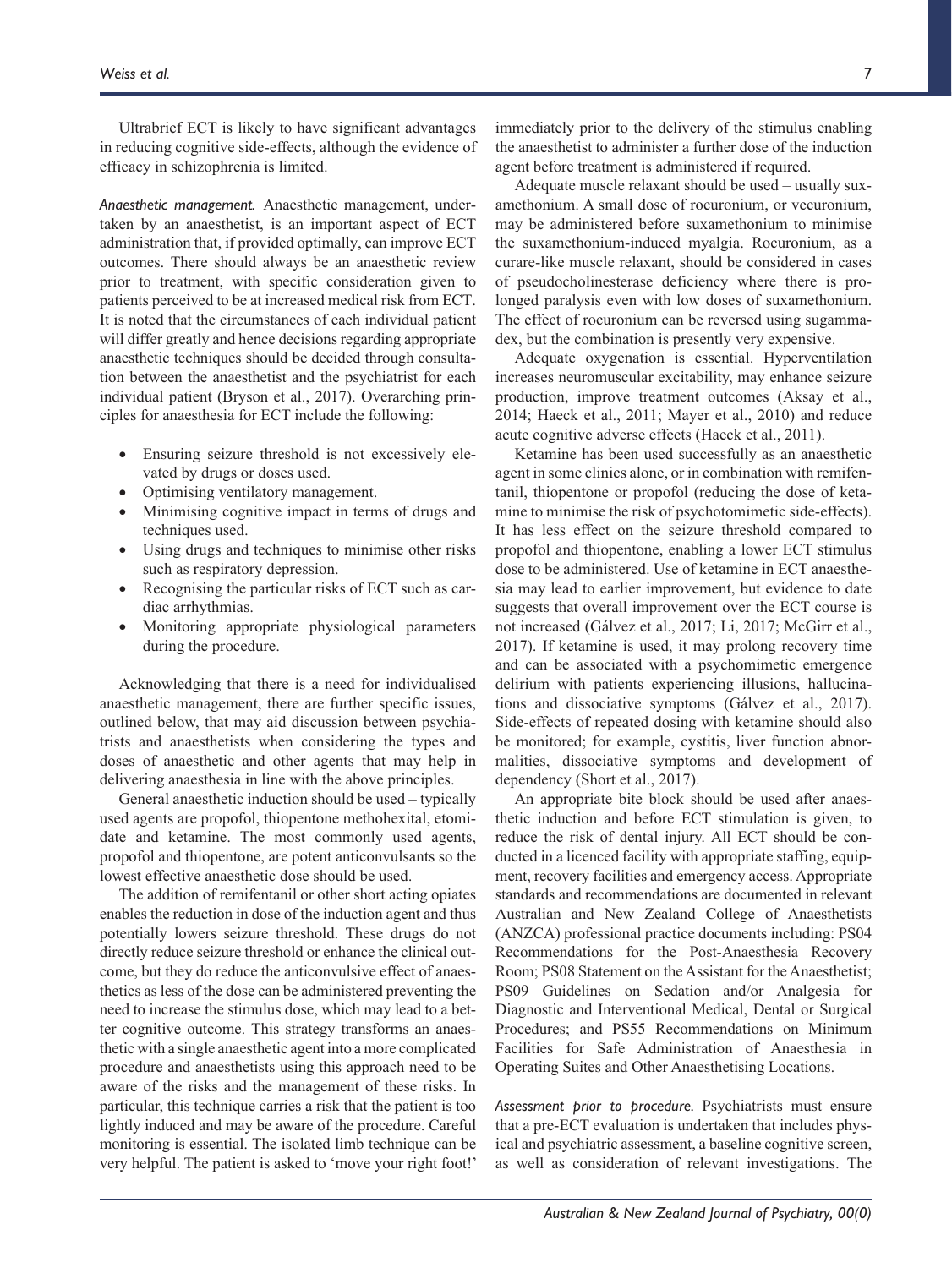comprehensive examination of the patient must be completed and documented prior to commencing ECT. A medication review must also be completed prior to the administration of ECT, with the aim of optimising medication to reduce interference with seizure generation and maximise safety of the procedure. Investigations should include full blood examination (FBE), urea and electrolytes test (U/E), electrocardiogram (ECG) and chest X-ray if medically indicated. Neuroimaging may be undertaken if clinically indicated. There should be an anaesthetic review and a specialist medical review of severe comorbid medical conditions. Consideration should be given to pre-treatment for cardiac comorbidity (e.g. hypertension and tachycardia) as well as other issues such as migraine. A second opinion from a psychiatrist, post-assessment, should be sought in complex and high-risk presentations. Valid consent must also be obtained.

*Monitoring during the procedure.* A 'time out procedure' must be conducted as an essential part of ECT practice to ensure correct patient, correct electrode placement, correct dose and pulse width, correct anaesthetic drugs and doses as well as complete induction. As above, the isolated limb technique is useful in monitoring for awareness.

Treatment must include monitoring of the seizure. Electroencephalography (EEG) monitoring is used to monitor seizure quality across the course of treatment. There is substantial inter-individual variability in seizure quality, with older patients often having poorer quality seizures, though this does not indicate poor response to ECT. Other reasons for a poor seizure could include anticonvulsant drugs, poor baseline recording, poor contact of leads, movement artefact and variation in anaesthetic technique. If there is lack of clinical progress, increase in the ECT dose may be appropriate, but other options should also be considered, including adequate discussion with the anaesthetist about minimising the dose of the induction agent, addition of an short acting narcotic agent or changing to a drug that is known to have less impact on the seizure threshold, that is, the ECT dose should be carefully controlled to prevent unnecessary cognitive impairment.

Consideration should be given to the management of the common side-effects of ECT, including headache and nausea (Isuru et al., 2017; Leung et al., 2003; Li et al., 2011). Consideration should also be given to the management of dentition to minimise dental loss and damage during the procedure.

Patients should be monitored closely during a course of ECT with their progress and side-effects recorded regularly in the medical record, with safety of the patient paramount.

*Monitoring during the treatment course.* Ongoing monitoring during the course should include assessment of efficacy and cognitive function, and routine monitoring of EEG quality. These should inform decision-making regarding ECT prescription (dosage and treatment frequency) and/or anaesthetic approach. While a patient may be prescribed several ECT treatments in advance, it is not recommended to schedule all of the ECT treatments within the prescribed course in advance. There should be at least weekly review to allow for adequate monitoring of progress and cognitive effects, and adjustment of the ECT prescription as necessary.

Clinical assessments should be performed to assess and document efficacy and cognitive performance throughout the course of ECT. Assessments should be carried out before the course of ECT commences (as a baseline), during the course of acute treatment, and at the end of the acute ECT course. Periodic assessments should also occur during continuation/maintenance ECT to monitor outcomes. Medical complications should be documented and discussed with others involved in the treatment and, if necessary, the anaesthetic team.

The number of ECT treatments required by a patient in a course of treatment should be guided by the patient's progress and clinical improvement. Generally, a course of ECT involves 6–12 treatments. Longer courses may be needed for some patients who respond slowly to ECT. In this circumstance, regular clinical reviews and documentation of progress to date, and reasons for ongoing treatment, are strongly recommended. In general, catatonia responds more rapidly to ECT treatment than depression and treatment-resistant schizophrenia and mania. A second opinion from a psychiatrist is recommended if more than 12 treatments are given in an acute course. Patients may also require continuation or maintenance ECT. The duration of treatment is determined by the clinical outcome and possible adverse events and not by a predetermined number of treatments.

When monitoring an ECT course, consideration must be given to the possibility of adverse effects of the treatment, and these should be documented and reported according to relevant state and institutional requirements. The service providing ECT has the responsibility for evaluation of the quality and safety of their service.

Consideration should be given to the use of validated monitoring scales, for example, the Montgomery–Åsberg Depression Rating Scale (MADRS), to assess ongoing clinical condition, including suicide risk.

Memory impairment is the side-effect of most concern to patients, their families and to the public. Anterograde and retrograde memories are variably affected. Anterograde memory changes generally return to normal or may be improved compared to pre-ECT levels within 2–4weeks (Semkovska and McLoughlin, 2010), but retrograde memory changes, including autobiographical impairment, are more likely with BT placement and can persist for weeks to months after ECT (Sackeim et al., 2007). It is also possible that long-term autobiographical memory impairment may persist permanently (Sackeim et al., 2007). Patients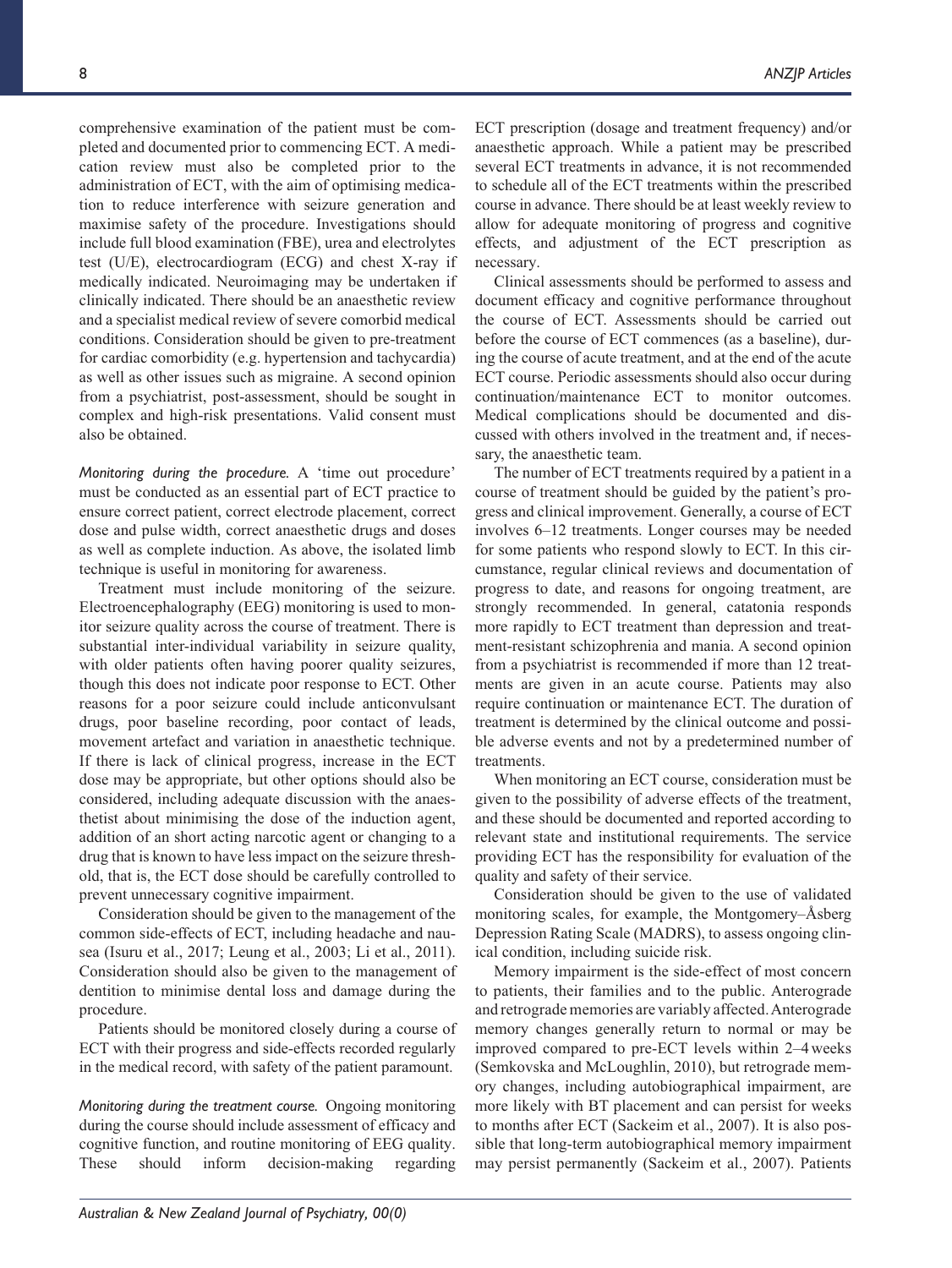should be advised that some people have significant cognitive side-effects after a course of ECT. This should be taken into account in terms of any plans to make major life decisions, and the ability to drive, particularly in the first month after ECT.

There are measures of retrograde memory impairment, including autobiographical memory, but even short versions of these instruments require at least 20minutes to administer. Measurement of time to re-orientation after each ECT treatment is a simple, brief measure of retrograde memory function, and has been demonstrated to usefully indicate, during the ECT course, the cumulative development of retrograde memory impairment (Martin et al., 2015). The routine monitoring of re-orientation is recommended, using a structured scale immediately following each ECT treatment (Martin et al., 2017, 2018). These scores should be reviewed frequently during the ECT course, ideally prior to each ECT treatment, so that the ECT treatment approach can be adjusted as needed if outcomes suggest a developing risk of retrograde amnesia. Actions that might reduce the risk of severe and/or persistent retrograde amnesia include spacing ECT treatments further apart, or switching to a unilateral placement or shorter pulse width, noting that these actions may reduce efficacy. This monitoring can also inform other decisions throughout the ECT course, such as whether to continue, suspend or cease the course of ECT.

To monitor for the development of anterograde amnesia, a cognitive assessment tool such as the Brief ECT Cognitive Screen (Martin et al., 2013) administered pre-ECT and after the first week of treatment can be useful to detect early emerging deficits, so treatment can be adjusted. Assessment tools to evaluate cognitive outcomes should be undertaken before during and after the end of the ECT course. A useful brief tool for this is the Montreal Cognitive Assessment (MoCA) (Nasreddine et al., 2005).

Psychiatrists should also consider referring the patient for neuropsychological consultation for comprehensive neuropsychological examination if indicated. The use of multiple ECTs (the delivery of more than one adequate seizure per treatment session) is not acceptable practice, except in a session where threshold is being determined. In a titration session, the psychiatrist may decide to give a supra-threshold treatment dose, depending on clinical urgency. Although adequate supra-threshold dosing is important to achieve efficacy over the course of ECT treatment, there are reports that threshold-level dosing may be effective in the first ECT session, even for RUL ECT, negating the need to re-stimulate (Kellner et al., 2010). If the decision is made to give a second stimulus at a higher dose in a session, due to the first seizure being inadequate, the second stimulus is often given after a brief delay, for example, 60–90 seconds. The psychiatrist needs to be aware that if the delay is too long and a 'top up' dose of anaesthetic agent is required, the resultant stimulation and

seizure could be poor, negating the potential benefit of restimulation while potentially worsening cognitive outcome.

*Privacy and professional practice issues.* Administration of ECT should be conducted in a respectful manner and privacy should be maintained throughout the procedure. Where more than one patient is having ECT, there should be separate areas for those waiting for ECT and for those in recovery. It is not appropriate for a patient to be receiving ECT when another patient is recovering or waiting for treatment in the same room.

Discharge of community patients who have undergone an ECT procedure should be reviewed with input from the anaesthetist, take into account the individual patient circumstance and ensure that patient safety is not compromised.

#### *Maintenance and continuation ECT*

Following a course of ECT, relapse rates within 12months have been shown to be over 50% with the majority relapsing in the first 6months despite maintenance pharmacotherapy or ECT (Jelovac et al., 2013; Kellner et al., 2006; Prudic et al., 2004; Tew et al., 2007). To assist with reducing relapse, tapering of an index course of treatment over a few weeks can be useful for many patients, rather than abruptly ceasing treatment. In some cases, patients may require treatment with continuation or maintenance ECT if other treatments have not been effective in preventing illness relapse. Evidence has been insufficient to until recently to produce a clear consensus on what best practice maintenance ECT although comprehensive, practical, clinically based recommendations for ECT clinicians and services are available (Gill and Kellner, 2018).

Continuation ECT consists of further treatments given within the first 6 months after the end of the acute treatment course, in order to prevent relapse. It typically ranges from an ECT treatment given every week to every 3–4weeks, or occasionally less often. A fixed schedule of maintenance ECT may be less effective and a dynamic approach, with clinically indicated variance in treatment frequency, should be considered with regular clinical review taking into consideration the patient's current mental state.

If an index course of ECT is effective for a patient, continuation ECT should be considered, particularly for patients with severe and recurrent illness. For schizophrenia, continuation ECT should be used in combination with antipsychotic medication, with flexibility in the frequency accordingly to take account of response and side-effects. In the only RCT of continuation ECT for people with treatment-resistant schizophrenia, rates of relapse were much lower with the combination of ECT and antipsychotics compared with either treatment alone (Chanpattana et al., 1999).

Maintenance ECT occurs after the decision has been made to continue ECT in combination with other treatments, after a 6month period. With regard to maintenance ECT, the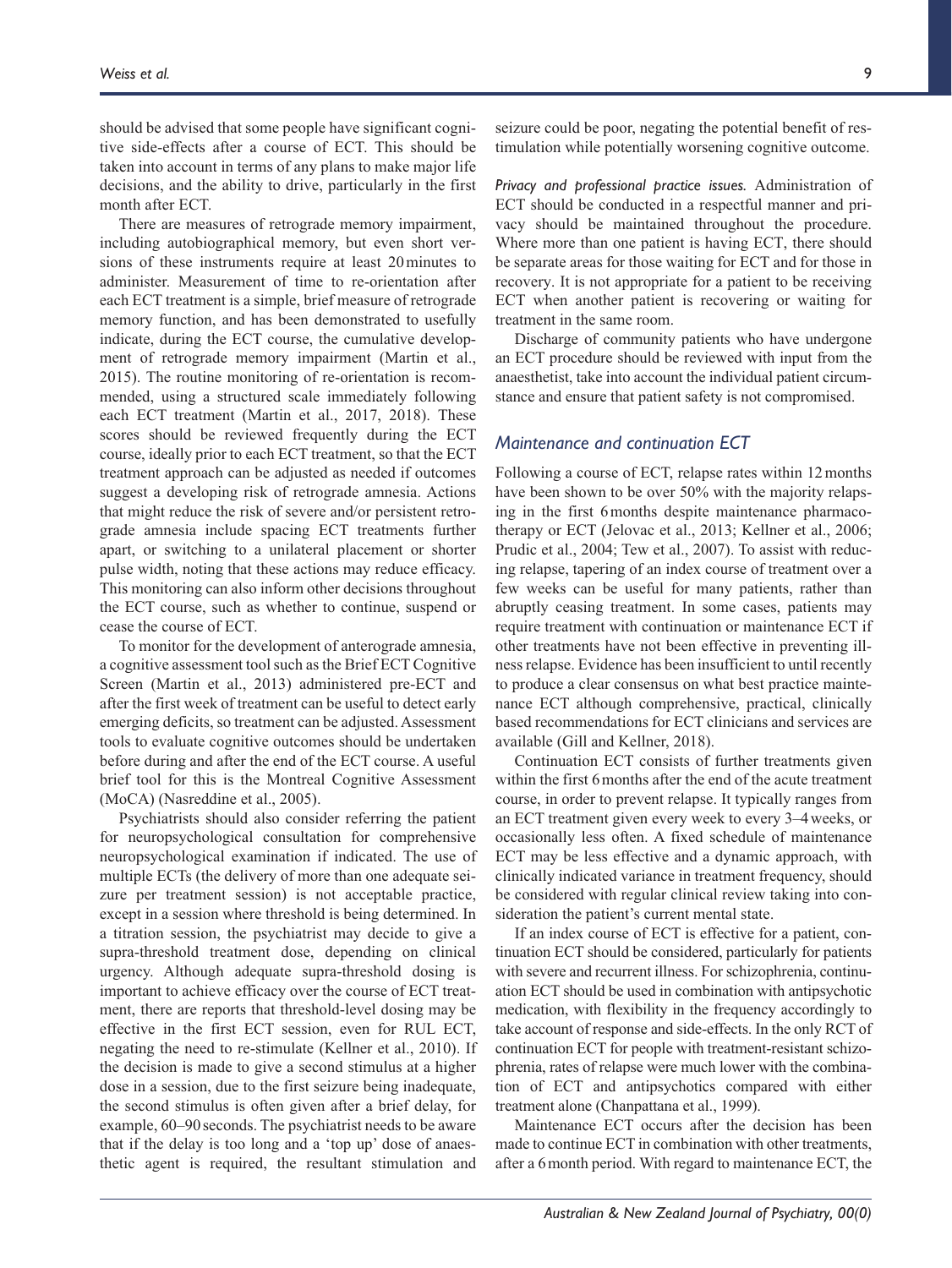overall treatment plan should be reviewed regularly with consideration given to new pharmacological and psychotherapeutic options that may enable the person to remain well without the need for ongoing ECT.

A psychiatrist proposing continuation or maintenance ECT should explain to the patient the rationale for such proposed treatments and discuss the evidence to justify its use in the patient's particular circumstances. This includes explaining alternatives to the treatment, and the possible risks and benefits of proceeding with each alternative.

#### *Medication and ECT*

The use of evidence-based pharmacotherapy and other nonpharmacological strategies to prevent relapse after improvement from ECT is essential for obtaining a lasting improvement. It is essential to review psychotropic medication prior to commencing ECT and develop a plan for medication management during and after index ECT. The aim is to optimise the efficacy of index ECT and reduce the risk of subsequent relapse. Tricyclic antidepressants (TCAs) may lower the seizure threshold and may increase the risk of cardiac arrhythmias, particularly in elderly people and those with cardiac disease. However, a balanced approach should be considered as nortriptyline has been shown to be relatively safe and may improve cognitive outcomes (Haskett et al., 2007; Sackeim et al., 2009). Combining antidepressant medication with lithium after index ECT has been demonstrated to significantly reduce the risk of relapse and should be considered in all patients who do not have a specific contraindication to its use (Kellner et al., 2016; Sackeim et al., 2001). Lithium has been reported to increase the risk of post-ECT delirium during a course of acute index ECT in some patients (Loo et al., 2011). Higher serum levels (above 0.6) are particularly associated with risk, and lower serum levels during an acute course of ECT are recommended (Thirthalli et al., 2011) in situations where it is essential to continue lithium treatment during acute index ECT (e.g. in patients at high risk of manic switch and in whom other mood stabiliser medications are ineffective and cannot be used). This can be achieved by lowering the regular dose of lithium and withholding it the night before and morning of the treatment.

Consideration should be given to ceasing benzodiazepines and anticonvulsants (when used as mood stabilisers) before ECT treatment. Studies in this area are limited and inconclusive, with one recent review showing benzodiazepines decrease seizure duration, but rarely increase seizure threshold – and reduce response in RUL ECT but not bilateral ECT – while anticonvulsants can increase, decrease or have no effect on seizure threshold and seizure duration (Tang et al., 2017). The general consensus is that benzodiazepines potentially shorten seizure duration and decrease treatment efficacy, particularly when administering RUL ECT (Greenberg and Pettinati, 1993). Analysis of a recent large national ECT data set found that concurrent treatment with benzodiazepines or with lamotrigine was associated with poorer efficacy outcomes (Brus et al., 2017). Reducing the dose and/or ceasing these medications minimises the need for excessive treatment doses and may reduce the risk of cognitive adverse events (Weiss, 2018). Sometimes ECT has to be commenced before anticonvulsant medication is ceased or washed out.

Antipsychotics for psychosis have been shown to improve acute positive symptoms and work synergistically with ECT (Braga and Petrides, 2005; Chanpattana and Sackeim, 2010). The combination of ECT with clozapine may be of particular benefit for people who have an inadequate response to clozapine alone (Havaki-Kontaxaki et al., 2006; Lally et al., 2016; Petrides et al., 2015).

Regular oral antihypertensive, cardiac medications and anti-reflux drugs should be administered to prevent adverse events and the anaesthetist informed. A small amount of water can be taken to help the patient swallow their medication.

## *Skills required for delivering ECT*

*ECT by psychiatrists.* All psychiatrists who are administering ECT should be credentialed in ECT practice. Every ECT service should have a process for the assessment and subsequent credentialing and re-credentialing of psychiatrists to administer ECT to ensure that they meet required professional standards. This should be undertaken in accordance with local requirements and institutions that deliver ECT should specifically detail the institution's credentialing requirements.

At a minimum, a credentialed psychiatrist must meet the standard outlined in RANZCP (2012) ECT Entrustable Professional Activity (EPA). The assessment of suitability for credentialing to administer ECT should consider the following:

- Performing, or personally supervising, ECT treatments regularly across a range of clinical situations and at different stages of the ECT course.
- Demonstration of maintenance of knowledge and practical skills through ongoing continuing education and practice improvement activities in ECT (including recognised ECT courses, conferences, peer review groups and quality improvement activities).

To be credentialed to administer ECT, a formal assessment of the psychiatrist's practical skills in ECT administration should also be performed by a site Director of ECT or equivalent (a psychiatrist), and a determination made that the required standard has been met as a form of practice review and quality assurance. The psychiatrist performing the credentialing should have expertise and detailed knowledge of current ECT practice. Psychiatrists undergoing training in ECT administration should only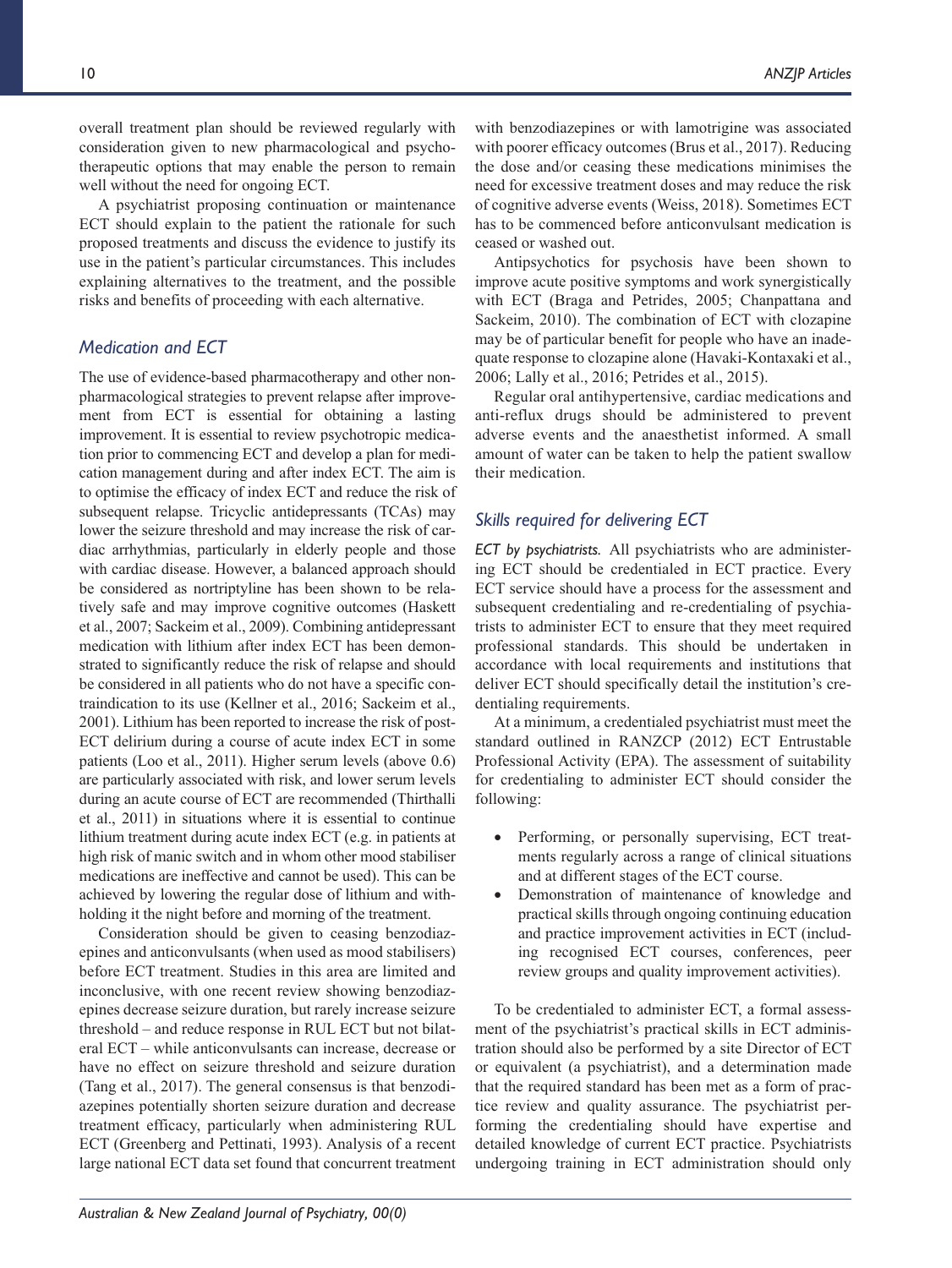administer ECT under the direct supervision of a credentialed psychiatrist.

*ECT by psychiatry trainees.* If medical practitioners other than psychiatrists (i.e. trainees) are to administer ECT alone, without direct supervision, they must meet the same standards as required for a credentialed psychiatrist. Completion of the ECT EPA is required as a minimum for a trainee psychiatrist to administer ECT without direct supervision, though there may be additional local requirements as well. It is important to note that in some jurisdictions, only qualified psychiatrists can administer ECT. Trainee psychiatrists administering ECT alone, without direct supervision, should familiarise themselves with the process for seeking further advice or assistance as required, for example, from the oncall psychiatrist.

*Ongoing education.* Ongoing education is important to ensure that all psychiatrists maintain a detailed understanding of when ECT is indicated. It is, however, acknowledged that ECT is a constantly evolving practice, and it is important to ensure that the technical procedure is applied optimally for any given patient. The psychiatrist prescribing ECT should, therefore, be familiar with recent advances in ECT treatment approaches, including the effects of varying electrode placement, dosing and stimulus parameters, and the interaction of these factors. Where required, psychiatrists may need to collaborate to make the determination as to what modality of ECT is required by consulting with colleagues with more ECT prescribing knowledge and experience as a way of improving knowledge in this area. Psychiatrists credentialed to deliver ECT should also collaborate and share ECT knowledge with colleagues, for example, through peer review groups.

## *Outcome-based measures*

It is essential for all sites delivering ECT to have systems in place for monitoring efficacy, cognitive outcomes and other adverse effects of ECT. Formal assessment of symptom severity and cognition should occur before, during and at the end of treatment. These measures should be incorporated into routine clinical practice to guide treatment for individual patients. A regular clinical audit process, conducted at least annually, should also be in place to ensure high-quality patient-focused treatment is always delivered.

#### *Patient engagement and cultural factors*

It is essential to involve patients and their carers and/or family/whānau<sup>1</sup> in ECT practice. Cultural considerations are important, and culturally appropriate engagement with family and kinship networks for Aboriginal and Torres Strait Islander peoples, Māori and other cultural groups is required (Hunt, 2013; RANZCP, 2014). Listening to their lived experience of the treatment and using this knowledge to improve ECT services is fundamental to the development of high-quality services.

While psychiatrists should do everything possible to minimise adverse effects of ECT, there is a need to acknowledge risks associated with ECT and inform and discuss them with people having ECT and their carers and family/ whānau. These discussions should include information about the type of ECT to be administered (including electrode placement) and expected outcomes. Open discussion of these issues can help to address stigma associated with ECT as a treatment.

Psychiatrists should refer patients to relevant consumer information as necessary, such as the RANZCP (2017c) consumer information on ECT.

#### *Governance and research*

Any service providing ECT should maintain adequate documentation, comply with appropriate guidelines and legislation, have in place appropriate risk management procedures, and procedures for dealing with complaints and adverse outcomes. Governance should be overseen by an ECT Management Committee or equivalent governing body to ensure that standards of ECT practice are maintained. A committee is required for a hospital, or for an agreed area covering smaller sites with fewer patient numbers, to ensure the provision of sufficient expertise and support. Membership of the committee should be led by a Clinical Director of ECT or equivalent (a psychiatrist) and include a senior clinical nurse for ECT or equivalent, plus a range of other relevant anaesthetic and administrative staff. The service should be accredited against an appropriate set of standards, policies and clinical guidelines – including clinical governance, equipment, and safety and quality outcomes.

There is a need to develop a strong and stable neurostimulation team that will operate an integrated care team– based approach. This team (the neurostimulation clinic) will have the capacity to not only assist in the delivery of measurement based best practice ECT but also offer other neurostimulation techniques, like repetitive transcranial magnetic stimulation (rTMS), increasing the treatment options available to patients. The team should develop a vision to drive the service identifying key concepts that provide governance and credibility. Essential members include: the neurostimulation nurse coordinator, the neurostimulation psychiatrist, the anaesthetist and other relevant staff (Weiss, 2018). The team would develop a high level of expertise and clear lines of communication within the team as well as with the patient's main treating psychiatrist. Clear and open communication is vital for patient-focused, evidence-based ECT practice.

Psychiatrists should contribute to continued service development, quality improvement and research by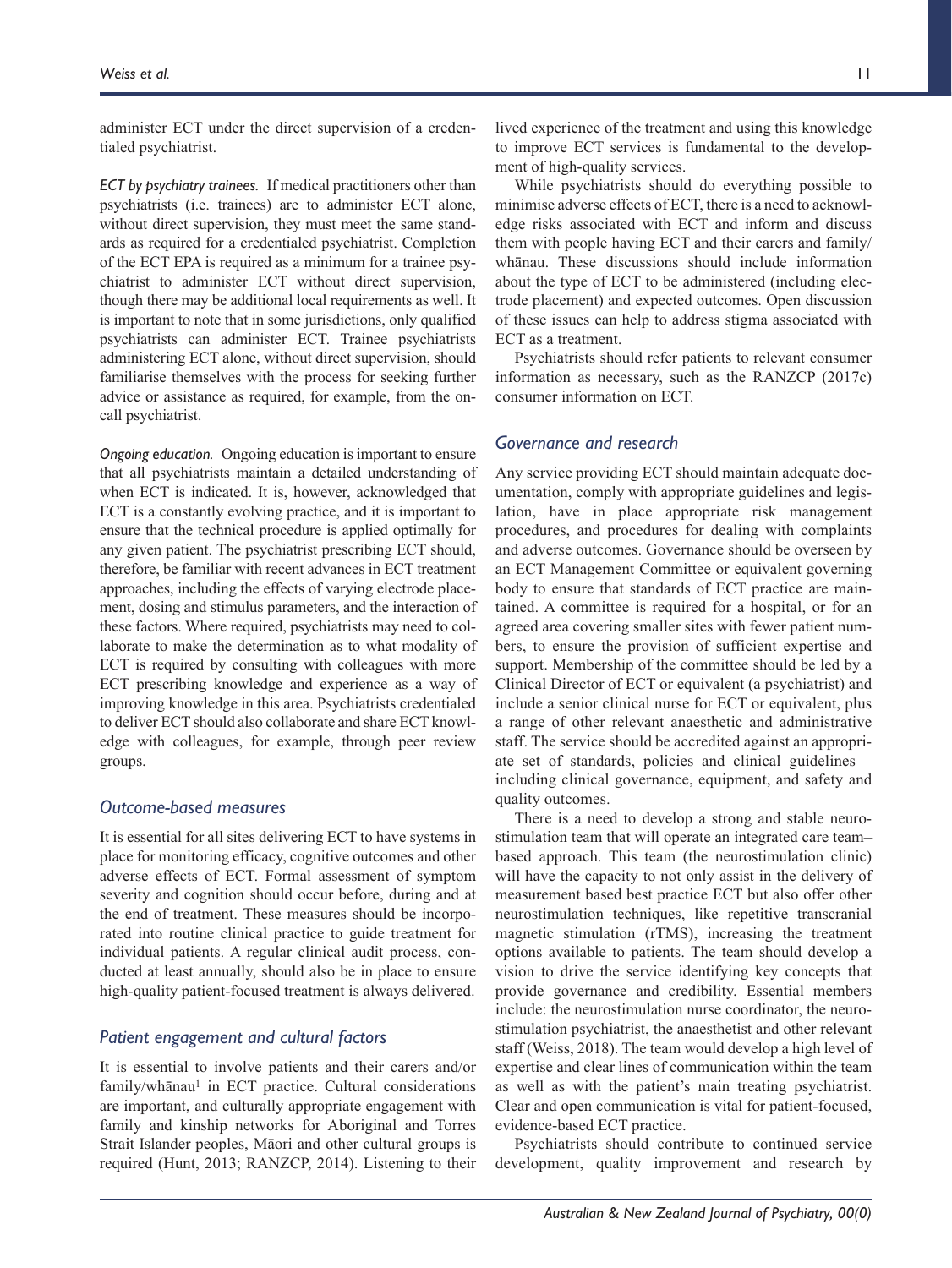monitoring treatment outcomes, including adverse effects. This is important for both established and evolving ECT techniques to contribute to a more complete understanding and improvement in clinical practice.

# *Further guidelines for ECT*

ECT must be performed within legislative requirements as defined in Australian state and territory and New Zealand Mental Health Acts. It is advised that psychiatrists read and familiarise themselves with the relevant requirements for ECT within the jurisdiction in which they practice. The RANZCP has prepared a comparison table of regulation of ECT in Australian and New Zealand Mental Health Acts, as well as a table on special provisions governing informed consent for ECT for reference. Further local guidelines are also available as follows:

- New South Wales Department of Health. *ECT Minimum Standards of Practice in NSW*. Sydney: NSW Department of Health, 2010.
- Victoria Department of Health and Human Services. *Chief Psychiatrist's guideline on electroconvulsive treatment*, December 2015.
- Western Australia, *Chief Psychiatrist's Practice Standards for the Administration of Electroconvulsive Therapy*, October 2015.
- Queensland Health, *Guideline for the Administration of ECT*, March 2017.
- South Australia Office of the Chief Psychiatrist. *Electroconvulsive Therapy Standard*, July 2014.
- New Zealand Ministry of Health. *Guidelines to the Mental Health (Compulsory Assessment and Treatment) Act 1992*, 2012.

Tasmania, Australian Capital Territory and the Northern Territory do not have any specific guidelines on ECT, but psychiatrists should familiarise themselves with any requirements detailed in the relevant mental health acts.

# **Conclusion**

These guidelines provide up-to-date information for psychiatrists to enhance their commitment to promoting optimal standards of ECT practice. The guidelines should be an integral feature of training and professional development activities, and considered by ECT service providers. The RANZCP hopes that these guidelines will contribute substantially to improving ECT standards and assist psychiatrists in attaining a high standard of professional practice which will benefit their patients. These guidelines will be reviewed every 3 years to maintain currency and usefulness to practice.

## **Acknowledgements**

The authors acknowledge all members of the Section of Electroconvulsive Therapy and Neurostimulation who contributed to the development of these guidelines, particularly Dr Carol Dean and Dr Tibor Csizmadia who provided necessary input from a New Zealand perspective, and to Dr Brett Simpson and Dr Shane Gill for their expert comments. Gratitude is also extended to RANZCP committees and the Australian and New Zealand College of Anaesthetists who provided helpful feedback to inform development of these guidelines.

## **Special Acknowledgements**

Felicity Kenn, Policy Advisor, Practice, Policy and Partnerships Department, Royal Australian and New Zealand College of Psychiatrists.

## **Disclaimer**

Compiled for the Royal Australian and New Zealand College of Psychiatrists (RANZCP), this information and advice are intended to provide general guidance to practitioners as on the date of publication and should not be relied on as a substitute for proper assessment with respect to the merits of each case and the needs of the patient. The RANZCP endeavours to ensure that information is accurate and current at the time of preparation, but takes no responsibility for matters arising from relying upon the information contained in this publication, or from changed circumstances or information or material that may have become subsequently available.

## **Declaration of Conflicting Interests**

Members of the working group of the Section of Electroconvulsive Therapy and Neurostimulation (SEN) who developed these guidelines signed a deed of undertaking at the time of appointment to the SEN in which they agreed to declare any conflict, whether actual, potential, perceived or likely to arise. To manage conflicts of interest during the development process, a standing item at all SEN Executive meetings asked all members to declare their conflicts of interest. Working group members' individual declarations of interest are listed in Supplemental Appendix 1.

## **Funding**

The development of these guidelines was supported by the RANZCP. The RANZCP acknowledges the significant pro-bono input of RANZCP Fellows and other expert contributors in the development of this guideline. The RANZCP thanks those who have given their time, experience and expertise. The authors received no financial support for the research, authorship and/or publication of this article.

## **Supplemental Material**

Supplemental material for this article is available online.

#### **Note**

1. Whānau' (pronunciation: *fa:na*<sup> $\theta$ </sup>) is a Māori word used to describe an extended family group spanning three to four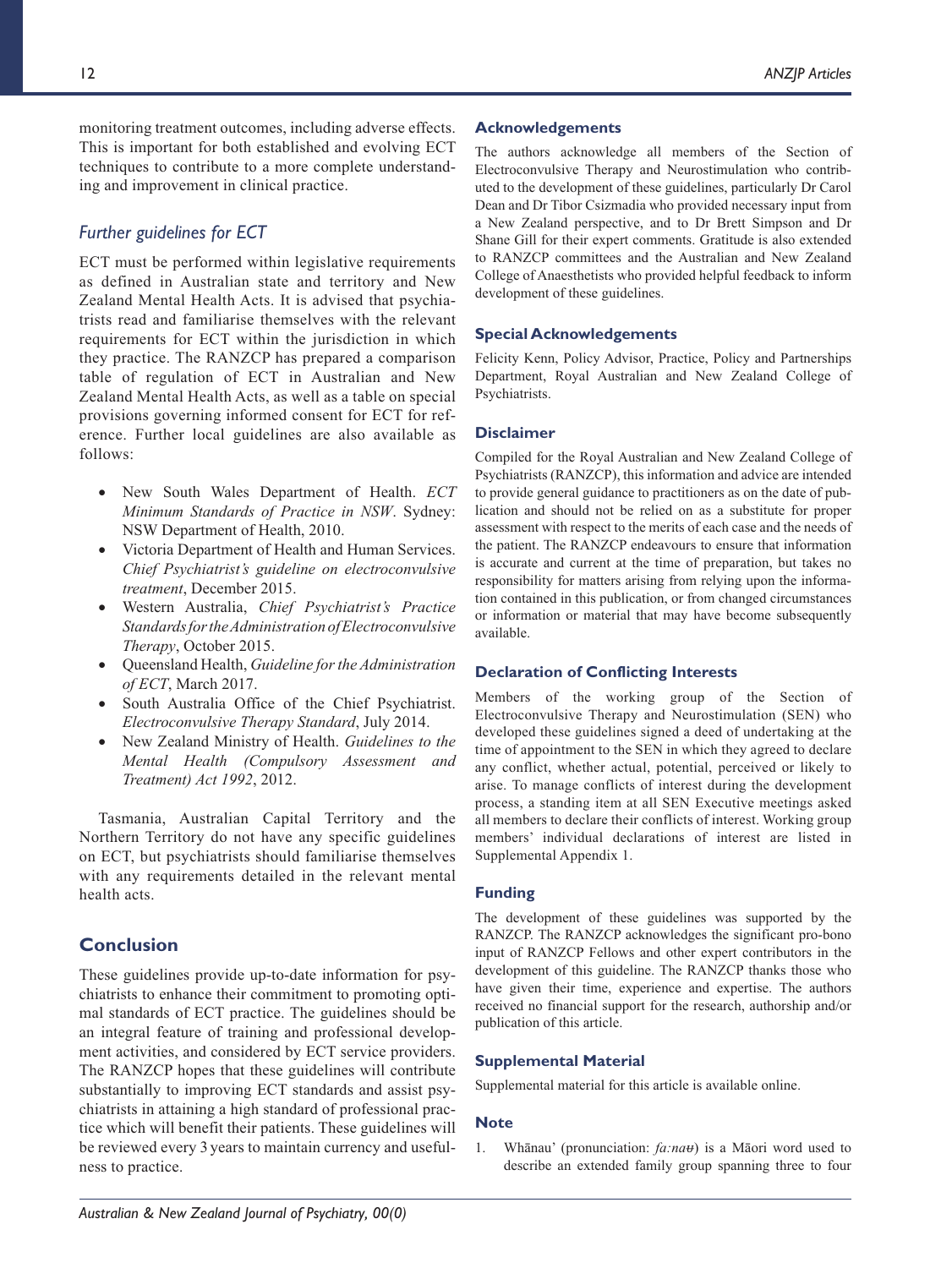generations. The whānau continues to form the basic unit of Māori society.

#### **References**

- Aksay SS, Bumb JM, Janke C, et al. (2014) New evidence for seizure quality improvement by hyperoxia and mild hypocapnia. *Journal of ECT* 30: 287–291.
- Anderson E and Reti I (2009) ECT in pregnancy: A review of the literature from 1941 to 2007. *Psychosomatic Medicine* 71: 235–242.
- Austin M and Highet N (2017) *Effective Mental Health Care in the Perinatal Period: Australian Clinical Practice Guideline*. Melbourne, VIC, Australia: Centre of Perinatal Excellence.
- Bai S, Loo C, Al Abed A, et al. (2012a) A computational model of direct brain excitation induced by electroconvulsive therapy: Comparison among three conventional electrode placements. *Brain Stimulation* 5: 408–421.
- Bai S, Loo C and Dokos S (2012b) Effects of electroconvulsive therapy stimulus pulsewidth and amplitude computed with an anatomicallyrealistic head model. In: *Proceedings of the annual international conference of the IEEE engineering in medicine and biology society*, San Diego, CA, 28 August–1 September, pp. 2559–2562. New York: IEEE.
- Bjølseth TM, Engedal K, Benth JŠ, et al. (2015) Clinical efficacy of formula-based bifrontal versus right unilateral electroconvulsive therapy (ECT) in the treatment of major depression among elderly patients: A pragmatic, randomized, assessor-blinded, controlled trial. *Journal of Affective Disorders* 175: 8–17.
- Braga R and Petrides G (2005) The combined use of electroconvulsive therapy and antipsychotics in patients with schizophrenia. *Journal of ECT* 21: 75–83.
- Brus O, Cao Y, Gustafsson E, et al. (2017) Self-assessed remission rates after electroconvulsive therapy of depressive disorders. *European Psychiatry* 45: 154–160.
- Bryson EO, Aloysi AS, Farber KG, et al. (2017) Individualized anesthetic management for patients undergoing electroconvulsive therapy: A review of current practice. *Anesthesia and Analgesia* 124: 1943– 1956.
- Carney S, Cowen P, Geddes J, et al. (2003) Efficacy and safety of electroconvulsive therapy in depressive disorders: A systematic review and meta-analysis. *The Lancet* 361: 799–808.
- Chanpattana W and Sackeim H (2010) Electroconvulsive therapy in treatment-resistant schizophrenia: Prediction of response and the nature of symptomatic improvement. *Journal of ECT* 26: 289–298.
- Chanpattana W, Chakrabhand M, Sackeim HA, et al. (1999) Continuation ECT in treatment-resistant schizophrenia: A controlled study. *Journal of ECT* 15: 178–192.
- Dawkins K (2012) Refinements in ECT techniques. *Psychiatric Times* 29: 41–46.
- Dunne RA and McLoughlin DM (2012) Systematic review and metaanalysis of bifrontal electroconvulsive therapy versus bilateral and unilateral electroconvulsive therapy in depression. *The World Journal of Biological Psychiatry* 13: 248–258.
- Dybedal GS, Bjølseth TM, Benth JŠ, et al. (2016) Cognitive effects of bifrontal versus right unilateral electroconvulsive therapy in the treatment of major depression in elderly patients: A randomized, controlled trial. *Journal of ECT* 32: 151–158.
- Galletly C, Castle D, Dark F, et al. (2016) Royal Australian and New Zealand College of Psychiatrists clinical practice guidelines for the management of schizophrenia and related disorders. *Australian & New Zealand Journal of Psychiatry* 50: 410–472.
- Galletly C, Clarke P, Paterson T, et al. (2014) Practical considerations in the use of ultrabrief ECT in clinical practice. *Journal of ECT* 30: 10–14.
- Gálvez V, Li A, Oxley C, et al. (2016) Health related quality of life after ECT for depression: A study exploring the role of different

electrode-placements and pulse-widths. *Journal of Affective Disorders* 206: 268–272.

- Gálvez V, McGuirk L and Loo CK (2017) The use of ketamine in ECT anaesthesia: A systematic review and critical commentary on efficacy, cognitive, safety and seizure outcomes. *The World Journal of Biological Psychiatry* 18: 424–444.
- Geduldig ET and Kellner CH (2016) Electroconvulsive therapy in the elderly: New findings in geriatric depression. *Current Psychiatry Reports* 18: 40.
- Ghaziuddin N and Walter G (2013) *Electroconvulsive Therapy in Children and Adolescents*. Oxford: Oxford University Press.
- Gill SP and Kellner CH (2018) Clinical practice recommendations for continuation and maintenance electroconvulsive therapy for depression: outcomes from a review of the evidence and a consensus workshop held in Australia in May 2017. Journal of ECT 35: 14–20.
- Glass OM, Forester BP and Hermida AP (2017) Electroconvulsive therapy (ECT) for treating agitation in dementia (major neurocognitive disorder)–A promising option. *International Psychogeriatrics* 29: 717–726.
- Greenberg RM and Pettinati HM (1993) Benzodiazepines and electroconvulsive therapy. *Convulsive Therapy* 9: 262–273.
- Haeck M, Gillmann B, Janouschek H, et al. (2011) Electroconvulsive therapy can benefit from controlled hyperventilation using a laryngeal mask. *European Archives of Psychiatry and Clinical Neuroscience* 261(Suppl. 2): S172–S176.
- Haskett R, Rosenquist P, McCall V, et al. (2007) The role of antidepressant medications during ECT: New findings from OPT-ECT. *Journal of ECT* 23: 135–136.
- Havaki-Kontaxaki B, Ferentinos P and Kontaxakis V (2006) Concurrent administration of clozapine and electroconvulsive therapy in clozapine-resistant schizophrenia. *Clinical Neuropharmacology* 29: 52–56.
- Hunt J (2013) *Engaging with Indigenous Australia Exploring the conditions for effective relationships with Aboriginal and Torres Strait islander communities*. Produced for the Closing the Gap Clearinghouse, Issues paper no. 5, 4 October. Canberra, ACT, Australia: Australian Institute of Health and Welfare; Melbourne, VIC, Australia: Australian Institute of Family Studies.
- Isserles M, Daskalakis ZJ, Kumar S, et al. (2017) Clinical effectiveness and tolerability of electroconvulsive therapy in patients with neuropsychiatric symptoms of dementia. *Journal of Alzheimer's Disease* 57: 45–51.
- Isuru A, Rodrigo A, Wijesinghe C, et al. (2017) A randomized, doubleblind, placebo-controlled trial on the role of preemptive analgesia with acetaminophen [paracetamol] in reducing headache following electroconvulsive therapy [ECT]. *BMC Psychiatry* 17: 275.
- Jelovac A, Kolshus E and McLoughlin DM (2013) Relapse following successful electroconvulsive therapy for major depression: A metaanalysis. *Neuropsychopharmacology* 38: 2467–2474.
- Kellner C, Knapp R and Petrides G (2006) Continuation electroconvulsive therapy vs pharmacotherapy for relapse prevention in major depression: A multisite study from the Consortium for Research in Electroconvulsive Therapy (CORE). *Archives of General Psychiatry* 63: 1337–1344.
- Kellner CH, Husain MM, Knapp RG, et al. (2016) A novel strategy for continuation ECT in geriatric depression: Phase 2 of the PRIDE study. *American Journal of Psychiatry* 173: 1110–1118.
- Kellner CH, Knapp R, Husain MM, et al. (2010) Bifrontal, bitemporal and right unilateral electrode placement in ECT: Randomised trial. *The British Journal of Psychiatry* 196: 226–234.
- Kolshus E, Jelovac A and McLoughlin D (2017) Bitemporal v. high-dose right unilateral electroconvulsive therapy for depression: A systematic review and meta-analysis of randomized controlled trials. *Psychological Medicine* 47: 518–530.
- Lakshmana R, Hiscock R, Galbally M, et al. (2014) Electroconvulsive therapy in pregnancy. In: Galbally M, Snellen M and Lewis A (eds)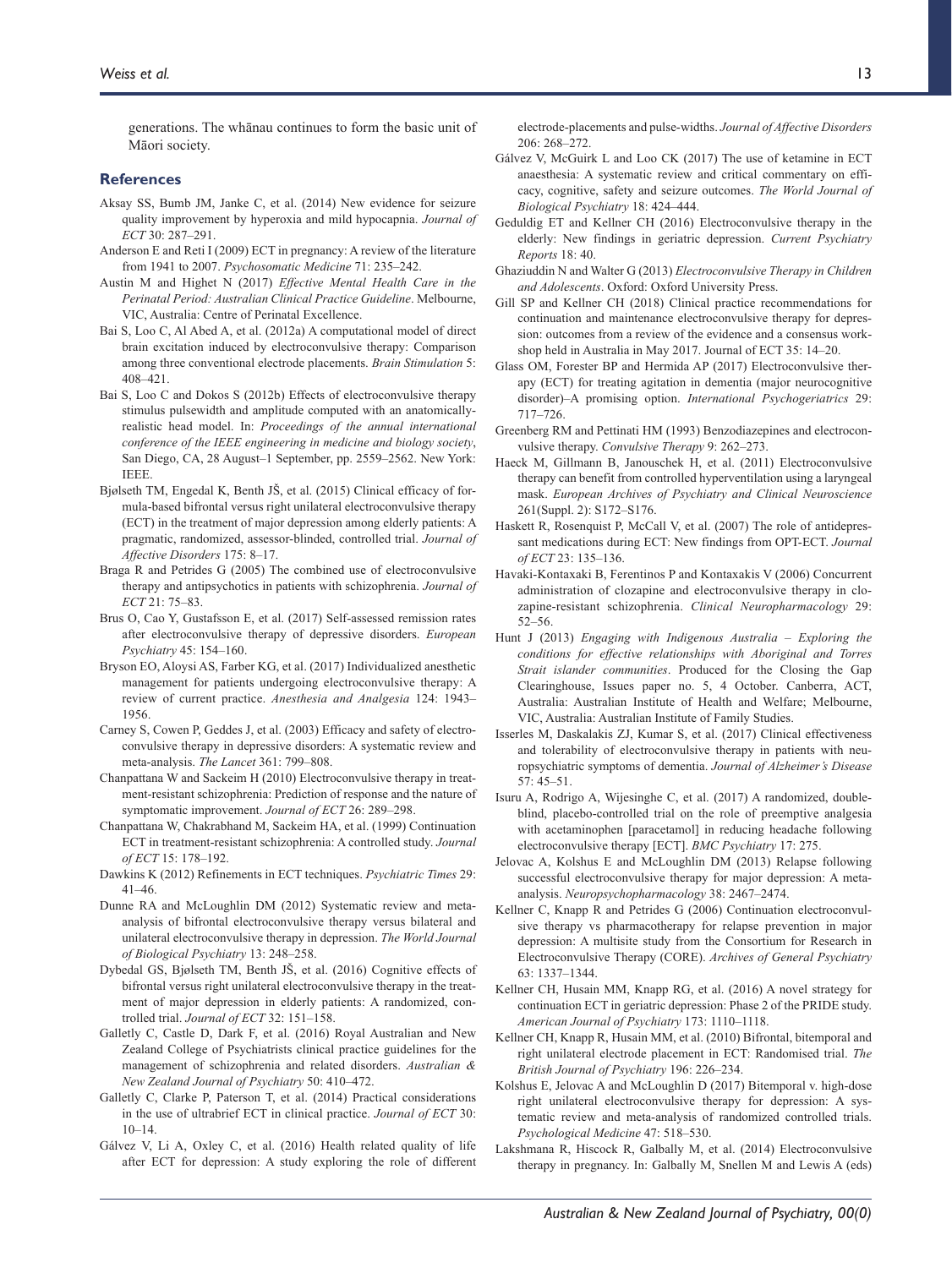*Psychopharmacology and Pregnancy: Treatment Efficacy, Risks, and Guidelines*. Berlin; Heidelberg: Springer, pp. 209–223.

- Lally J, Tully J, Robertson D, et al. (2016) Augmentation of clozapine with electroconvulsive therapy in treatment resistant schizophrenia: A systematic review and meta-analysis. *Schizophrenia Research* 171: 215–224.
- Leiknes K, Cooke M, von-Schweder L, et al. (2015) Electroconvulsive therapy during pregnancy: A systematic review of case studies. *Archives of Womens Mental Health* 18: 1–39.
- Leung M, Hollander Y and Brown GR (2003) Pretreatment with ibuprofen to prevent electroconvulsive therapy-induced headache. *The Journal of Clinical Psychiatry* 64: 551–553.
- Li D (2017) Significant treatment effect of add-on ketamine anesthesia in electroconvulsive therapy in depressive patients: A meta-analysis. *European Neuropsychopharmacology* 27: 29–41.
- Li T-C, Shiah I-S, Sun C-J, et al. (2011) Mirtazapine relieves post-electroconvulsive therapy headaches and nausea: A case series and review of the literature. *The Journal of ECT* 27: 165–167.
- Lima NN, Nascimento VB, Peixoto JA, et al. (2013) Electroconvulsive therapy use in adolescents: A systematic review. *Annals of General Psychiatry* 12: 17.
- Loo CK, Garfield JB, Katalinic N, et al. (2013) Speed of response in ultrabrief and brief pulse width right unilateral ECT. *International Journal of Neuropsychopharmacology* 16: 755–761.
- Loo CK, Katalinic N, Mitchell PB, et al. (2011) Physical treatments for bipolar disorder: A review of electroconvulsive therapy, stereotactic surgery and other brain stimulation techniques. *Journal of Affective Disorders* 132: 1–13.
- Loo CK, Katalinic N, Smith DJ, et al. (2015) A randomized controlled trial of brief and ultrabrief pulse right unilateral electroconvulsive therapy. *International Journal of Neuropsychopharmacology* 18: pyu045.
- Loo CK, Sainsbury K and Sheehan P (2008) A comparison of RUL ultrabrief pulse (0.3 ms) ECT and standard RUL ECT. *International Journal of Neuropsychopharmacology* 11: 883–980.
- McCall WV, Lisanby SH, Rosenquist PB, et al. (2017) Effects of a right unilateral ultrabrief pulse electroconvulsive therapy course on health related quality of life in elderly depressed patients. *Journal of Affective Disorders* 209: 39–45.
- McGirr A, Berlim MT, Bond DJ, et al. (2017) Adjunctive ketamine in electroconvulsive therapy: Updated systematic review and meta-analysis. *British Journal of Psychiatry* 210: 403–407.
- Malhi GS, Bassett D, Boyce P, et al. (2015) Royal Australian and New Zealand College of Psychiatrists clinical practice guidelines for mood disorders. *Australian & New Zealand Journal of Psychiatry* 49: 1087–1206.
- Manjola U (2015) Dementia, agitation, and aggression: The role of electroconvulsive therapy. Special report. *Psychiatric Times*. Available at: [www.psychiatrictimes.com/dementia-agitation-and-aggression-role](www.psychiatrictimes.com/dementia-agitation-and-aggression-role-electroconvulsive-therapy)[electroconvulsive-therapy](www.psychiatrictimes.com/dementia-agitation-and-aggression-role-electroconvulsive-therapy)
- Martin DM, Gálvez V and Loo CK (2015) Predicting retrograde autobiographical memory changes following electroconvulsive therapy: Relationships between individual, treatment, and early clinical factors. *International Journal of Neuropsychopharmacology* 18: 67.
- Martin DM, Gálvez V, Lauf S, et al. (2017) The clinical alliance and research in electroconvulsive therapy network: An Australian initiative for improving service delivery of electroconvulsive therapy. *Journal of ECT* 34: 7–13.
- Martin DM, Katalinic N, Ingram A, et al. (2013) A new early cognitive screening measure to detect cognitive side-effects of electroconvulsive therapy? *Journal of Psychiatric Research* 47: 1967–1974.
- Martin DM, Wong A, Kumar DR, et al. (2018) Validation of the 10-item orientation questionnaire: A new tool for monitoring post–electroconvulsive therapy disorientation. *Journal of ECT* 34: 21–25.
- Mayer P, Bray A, Fernandes J, et al. (2010) Impact of hyperventilation on stimulus efficiency during the early phase of an electroconvulsive

therapy course: A randomized double-blind study. *Journal of ECT* 26: 91–94.

- Mayur P, Byth K and Harris A (2013) Acute antidepressant effects of right unilateral ultra-brief ECT: A double-blind randomised controlled trial. *Journal of Affective Disorders* 149: 426–429.
- Miller L (1994) Use of electroconvulsive therapy during pregnancy. *Hospital & Community Psychiatry* 45: 445–450.
- Nasreddine ZS, Phillips NA, Bédirian V, et al. (2005) The Montreal Cognitive Assessment, MoCA: A brief screening tool for mild cognitive impairment. *Journal of the American Geriatrics Society* 53: 695–699.
- Petrides G, Malur C and Braga R (2015) Electroconvulsive therapy augmentation in clozapine-resistant schizophrenia: A prospective, randomized study. *The American Journal of Psychiatry* 172: 52–58.
- Phutane V, Thirthalli J and Muralidharan K (2013) Double-blind randomized controlled study showing symptomatic and cognitive superiority of bifrontal over bitemporal electrode placement during electroconvulsive therapy for schizophrenia. *Brain Stimulation* 6: 210–217.
- Prudic J, Olfson M, Marcus SC, et al. (2004) Effectiveness of electroconvulsive therapy in community settings. *Biological Psychiatry* 55: 301–312.
- RANZCP (2012) *Royal Australian and New Zealand College of Psychiatrists. Electroconvulsive Therapy Entrustable Professional Activity (EPA)*. Melbourne, VIC, Australia: RANZCP.
- RANZCP (2014) *Royal Australian and New Zealand College of Psychiatrists (RANZCP). Position Statement 62: Consumer, Family/ whānau and Carer Engagement*. Melbourne, VIC, Australia: RANZCP.
- RANZCP (2017a) *Royal Australian and New Zealand College of Psychiatrists. Comparison Table: Regulation of ECT in Australian and New Zealand Mental Health Acts*. Melbourne, VIC, Australia: RANZCP.
- RANZCP (2017b) *Royal Australian and New Zealand College of Psychiatrists. Special Provisions Governing Informed Consent for ECT*. Melbourne, VIC, Australia: RANZCP.
- RANZCP (2017c) *Royal Australia and New Zealand College of Psychiatrists. Your Health in Mind: Electroconvulsive Therapy*. Melbourne, VIC, Australia: RANZCP.
- Sackeim H, Prudic J and Nobler M (2008) Effects of pulse width and electrode placement on the efficacy and cognitive effects of electroconvulsive therapy. *Brain Stimulation* 1: 71–83.
- Sackeim H, Prudic J, Fuller R, et al. (2007) The cognitive effects of electroconvulsive therapy in community settings. *Neuropsychopharmacology* 32: 244–254.
- Sackeim HA, Dillingham EM, Prudic J, et al. (2009) Effect of concomitant pharmacotherapy on electroconvulsive therapy outcomes: Shortterm efficacy and adverse effects. *Archives of General Psychiatry* 66: 729–737.
- Sackeim HA, Haskett RF, Mulsant BH, et al. (2001) Continuation pharmacotherapy in the prevention of relapse following electroconvulsive therapy: A randomized controlled trial. *JAMA* 285: 1299–1307.
- Semkovska M and McLoughlin D (2010) Objective cognitive performance associated with electroconvulsive therapy for depression: A systematic review and meta-analysis. *Biological Psychiatry* 68: 568–577.
- Semkovska M, Landau S, Dunne R, et al. (2016) Bitemporal versus highdose unilateral twice-weekly electroconvulsive therapy for depression (EFFECT-Dep): A pragmatic, randomized, non-inferiority trial. *American Journal of Psychiatry* 173: 408–417.
- Short B, Fong J, Galvez V, et al. (2017) Side-effects associated with ketamine use in depression: A systematic review. *The Lancet Psychiatry* 5: 65–78.
- Sienaert P, Vansteelandt K, Demyttenaere K, et al. (2009) Randomized comparison of ultra-brief bifrontal and unilateral electroconvulsive therapy for major depression: Clinical efficacy. *Journal of Affective Disorders* 116: 106–112.